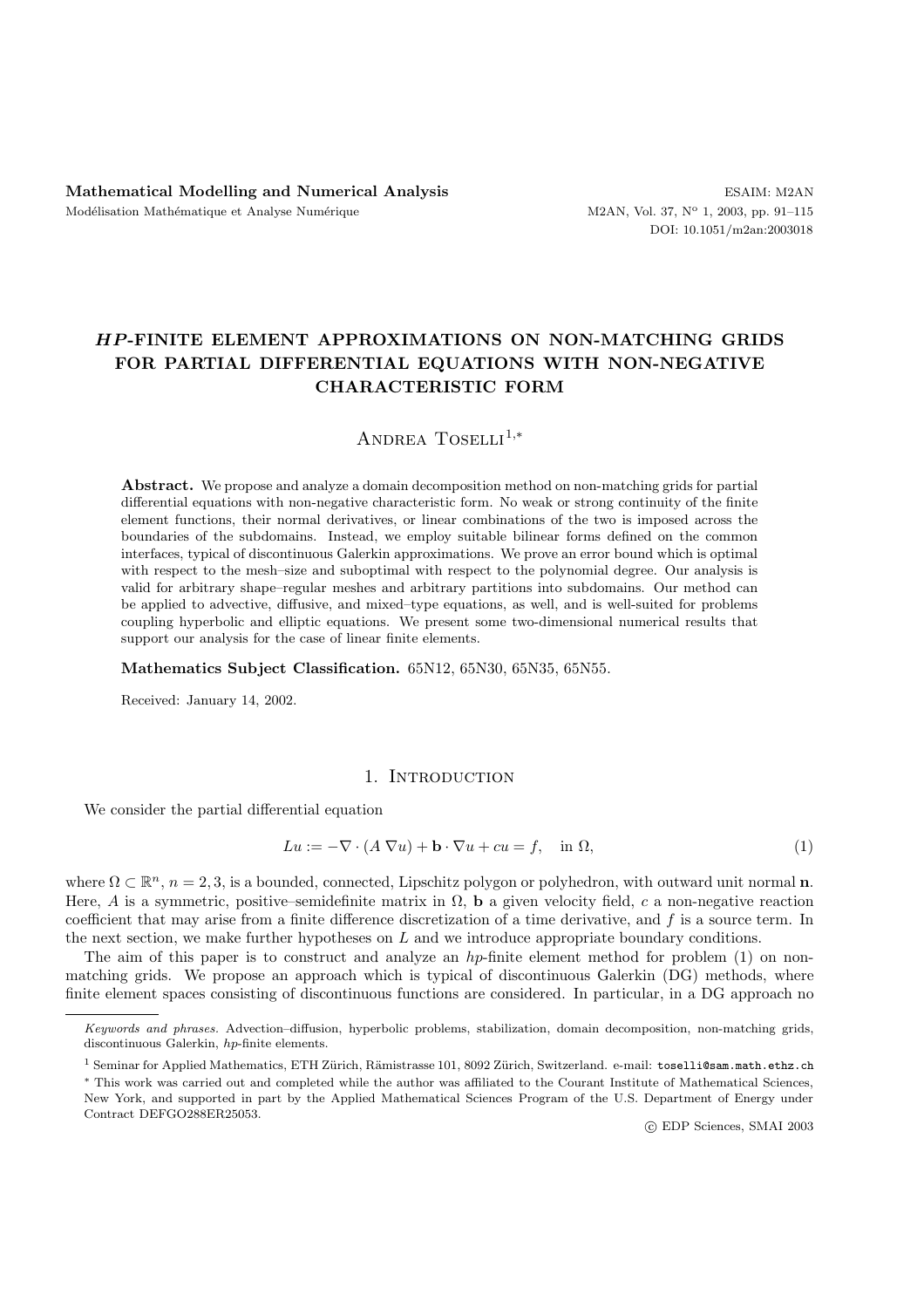continuity is imposed across the interelement boundaries and consistency is achieved by introducing suitable interface terms. The meshes need not be conforming, even if they cannot be completely arbitrary. A large variety of DG methods have been proposed and studied in the last thirty years. We refer to [15], and to [6, 16] and to the references therein.

Even though our method is also valid for the pure diffusive case, our focus is on transport and transport– dominated equations, and on problems where equations of different type are coupled.

Here, we mainly use the ideas of four previous works.

In [6,25], a domain decomposition (DD) method for non-matching grids is developed for the Poisson equation using interface terms borrowed from a DG method. The main idea of this work is that DG methods can provide powerful approximations on non-matching grids, without the need to impose any kind of continuity across the subdomain boundaries. To our knowledge, these are the first works where these ideas are employed in a DD framework for non-matching grids. Our method uses the same idea as in [6,25], but we are interested in the more general problem  $(1)$ . For this reason, we also consider the work in [16], where a DG hp-finite element method is proposed and studied for problem (1). Much of our analysis is similar to that in [16], but our focus is on DD on non-matching grids: given a general partition of  $\Omega$  into subdomains, we consider local conforming, shape– regular meshes on them; such triangulations are completely independent from one another and, consequently, some of the interface contributions introduced in [16] need to be suitably modified in order to treat arbitrarily small intersections between element boundaries.

In this paper, we consider local conforming finite element spaces for problem  $(1)$ . We have chosen the Streamline Diffusion (SD) studied in [17], which is a generalization of the original SD method in [20]. However, any other approximation method for problem (1) can be employed as an approximation of the local problems. In particular, we could use the same DG method as in [16] for some of the local problems.

We remark that even though we use a similar idea as in  $[6, 25]$ , our method is different from theirs, when applied to a symmetric elliptic problem. In this case, we use a different interface contribution and do not obtain a symmetric bilinear form.

Our DD method presents the following characteristics:

- 1. it is valid for two- and three-dimensional problems;
- 2. it is valid for arbitrary partitions into non-overlapping subdomains (geometrically conforming and nonconforming, with arbitrarily small subdomains);
- 3. the local meshes are only required to be shape–regular and different polynomial spaces can be employed on the subdomains;
- 4. the error bound that we prove is h-optimal and p-suboptimal by half a power of p;
- 5. our method is valid for transport, diffusive, and mixed–type equations, and no *a priori* knowledge of the character of the equation solved is necessary;
- 6. it is also suitable for heterogeneous DD problems, where equations of different kinds are coupled (hyperbolic and elliptic, for instance), and does not require any *a priori* knowledge of the character of the local problems.

We remark that some of these characteristics are inherited from the original methods in [16, 17].

In the last ten years, many domain decomposition methods have been proposed for the approximation of second-order elliptic problems on non-matching grids. Among them, the mortar method has become more and more popular: see, *e.g.*, [7, 8, 10, 11, 22, 27], for positive–definite scalar problems, and the references in [9], for a large number of other applications. As is standard practice, by a *mortar method*, we mean an approximation scheme where the jumps of a trace of the solution across the subdomain boundaries are required to be perpendicular to a suitable FE space (mortar space) defined on the interface, also including methods that are somewhat different from the original one in [11]. In particular, a considerable amount of work has been done for mixed approximations of positive–definite problems (see [3, 28]). We also mention some other methods of non-mortar type for symmetric positive–definite problems: see, *e.g.*, [13, 14], and, as already mentioned, [6, 25].

We believe that the case of approximations on non-matching grids of first-order transport equations is considerably simpler. Indeed, a close look at the original DG method for hyperbolic problems [21] and at some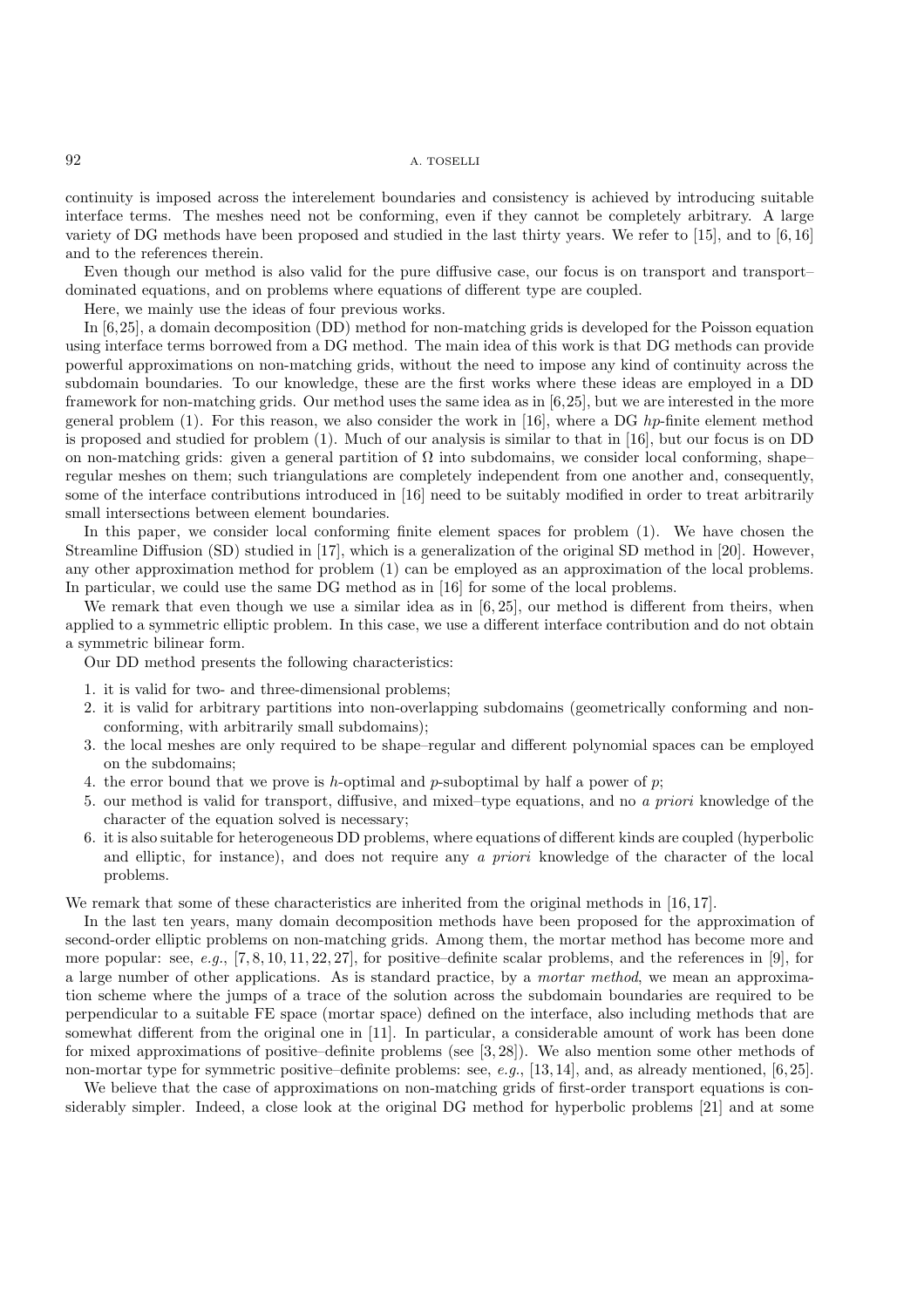following generalizations [12] reveals that if the mesh is not conforming and the intersections between element boundaries are arbitrarily small the stability and error estimates remain valid. A simple DG approach based on classical upwinding appears to be the right choice for approximating the transport part of the equation on non-matching grids. This is the main idea underlying the method that we present here in the pure transport case.

The case of transport–dominated transport–diffusion problems or of equations coupling pure transport and diffusive regimes appears to be much harder and less well understood for approximations on non-matching grids. In [1], a DG approach for the transport part of the equation and a standard mortar approach for the diffusive part are combined. However, a mortar condition across the interfaces seems incompatible with the case of a vanishing or an almost vanishing viscosity. A proposed remedy for the diffusive part is to match two suitable families of fluxes (*i.e.*, linear combinations of a function and its normal derivative) across the interfaces. This choice allows to treat the interfaces in a more symmetric way, preventing the non-physical situation where the value of the solution on the outflow boundary of a subdomain is determined by that on adjacent subdomains. In addition, a natural iteration by subdomain procedure can be devised for the solution of the resulting linear system, where local problems with Robin boundary conditions are solved. This approach has been explored in [4] and later in [2]. In [4], a finite element approximation is studied for a mixed formulation of problem of (1); such a method is not applicable to our problem since it requires that the convective term in (1) be small compared to the diffusive and reaction terms. In [2], a low-order finite volume approximation is considered for (1) where this restriction is removed, but the flux conditions imposed at the interfaces do not seem to be adequate for the pure transport case  $(A = 0)$ , where simple upwinding is enough. In addition, there are some restrictions on the local meshes for the case of non-conforming partitions into subdomains. We finally mention [26, 29], where flux–matching conditions are considered for a class of non-linear degenerate parabolic problems arising in flows in porous media.

We believe that the method that we propose presents some considerable advantages compared to the abovementioned works.

The rest of the paper is organized as follows. In the next section, we introduce some hypotheses on the coefficients of the continuous problem (1) and some appropriate boundary conditions, and, in Section 3, we describe our hp-finite element approximation. Stability and error estimates are proved in 4 and 5, respectively, under some restrictions on the diffusive matrix A. The case of a general matrix A is treated in Section 6. Finally, we present some numerical results for the case of linear finite elements in Section 7.

## 2. CONTINUOUS PROBLEM

We make the following hypotheses on the operator  $L$  in (1):

$$
A = \{A_{ij}\} \in L^{\infty}(\Omega)^{n \times n},\tag{2}
$$

$$
\mathbf{b} \in W^{1,\infty}(\Omega)^n,\tag{3}
$$

$$
c \in L^{\infty}(\Omega). \tag{4}
$$

We also assume

$$
A_{ij} = A_{ji}; \quad \mathbf{y}^t A \mathbf{y} \ge 0, \quad \mathbf{y} \in \mathbb{R}^n, \quad \text{a.e. in } \Omega,
$$
\n
$$
(5)
$$

$$
\gamma := c - \frac{1}{2} \nabla \cdot \mathbf{b} \ge \gamma_0 > 0, \quad \text{a.e. in } \Omega.
$$
 (6)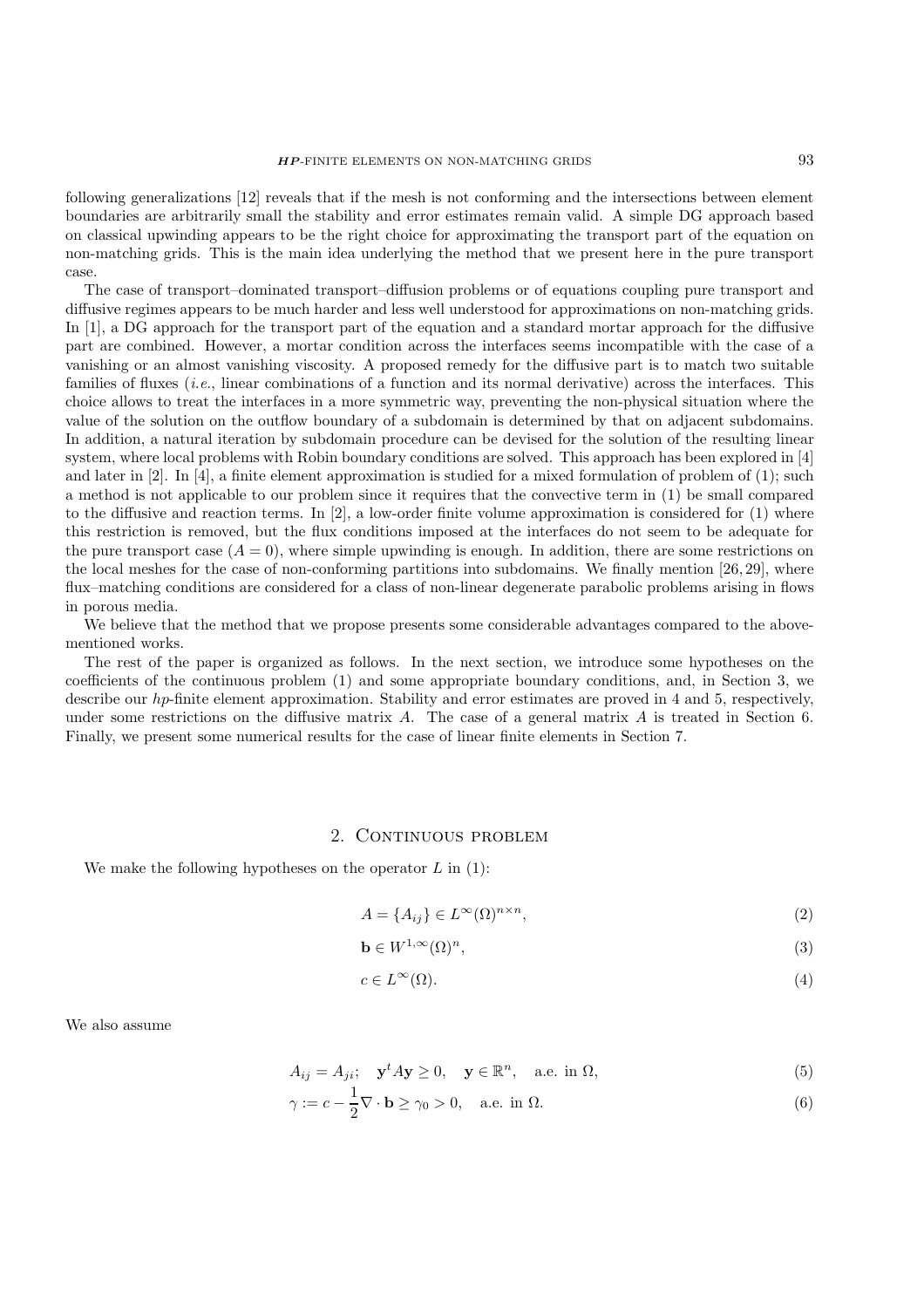We next introduce some boundary conditions and, following [16], we first partition the boundary  $\partial\Omega$  as

$$
\partial\Omega_0 := \{x \in \partial\Omega | \quad \mathbf{n}^t A \mathbf{n} > 0\},\
$$

$$
\partial_-\Omega := \{x \in \partial\Omega \setminus \partial\Omega_0 | \quad \mathbf{b} \cdot \mathbf{n} < 0\},\
$$

$$
\partial_+\Omega := \{x \in \partial\Omega \setminus \partial\Omega_0 | \quad \mathbf{b} \cdot \mathbf{n} \ge 0\},\
$$

and, further,  $\partial\Omega_0$  as

$$
\partial\Omega_0 = \partial\Omega_D \cup \partial\Omega_N.
$$

We suppose that

$$
\mathbf{b} \cdot \mathbf{n} \ge 0, \quad \text{on } \partial \Omega_N. \tag{7}
$$

We then impose Dirichlet boundary conditions on  $\partial\Omega_D$  and on the *inflow* boundary  $\partial_-\Omega$ , Neumann conditions on  $\partial\Omega_N$ , and no conditions on the *outflow* boundary  $\partial_+\Omega$ :

$$
u = g_D, \quad \text{on } \partial \Omega_D \cup \partial_- \Omega,
$$
  

$$
\mathbf{n}^t A \nabla u = g_N, \quad \text{on } \partial \Omega_N.
$$
 (8)

We note that additional hypotheses are needed on A in order to define our boundary conditions. Since A needs to be defined on the boundary, as in [16], we assume that A is piecewise continuous on  $\overline{\Omega}$ .

We refer to [17], for a discussion of the well-posedness of problem (1) with the boundary conditions  $(8)$ .

For any  $\mathcal{D} \subset \Omega$ , we define the bilinear form associated to the operator L:

$$
a_{\mathcal{D}}(u,v) := \int_{\mathcal{D}} (A\nabla u \cdot \nabla v + \mathbf{b} \cdot \nabla u v + c uv) \,dx, \quad u, v \in H^{1}(\Omega). \tag{9}
$$

In the following, we only consider the case of Neumann and homogeneous Dirichlet conditions in full detail. The generalization of our method and its analysis to more general conditions is straightforward. We initially assume that the matrix A is constant on each element of our triangulations (see the following two sections), and next discuss the modifications of our algorithms required for the case of a general A. We remark that in our numerical tests such modifications do not appear to be necessary.

#### 3. Approximations on non-matching grids

We now introduce a non-conforming approximation of problem (1) with the boundary conditions (8). We first consider a non-overlapping partition of the domain  $\Omega$ 

$$
\mathcal{F}_H = \left\{ \Omega_i \mid 1 \leq i \leq N, \quad \bigcup_{i=1}^N \overline{\Omega_i} = \overline{\Omega} \right\},\
$$

such that each  $\Omega_i$  is an open, connected, Lipschitz polygon or polyhedron. We denote the outward normal of  $\Omega_i$ by  $\mathbf{n}_i$ . The elements of  $\mathcal{F}_H$  are also called *substructures*. We stress the fact that we do not make any additional hypothesis on the partition  $\mathcal{F}_H$ .

We define the *edges* (or *faces*, if  $n = 3$ ) of the partition as the intersections  $E_{ij}$ , such that

$$
\overline{E}_{ij} := \partial \Omega_i \cap \partial \Omega_j, \quad i \neq j, \quad m_{n-1}(E_{ij}) > 0,
$$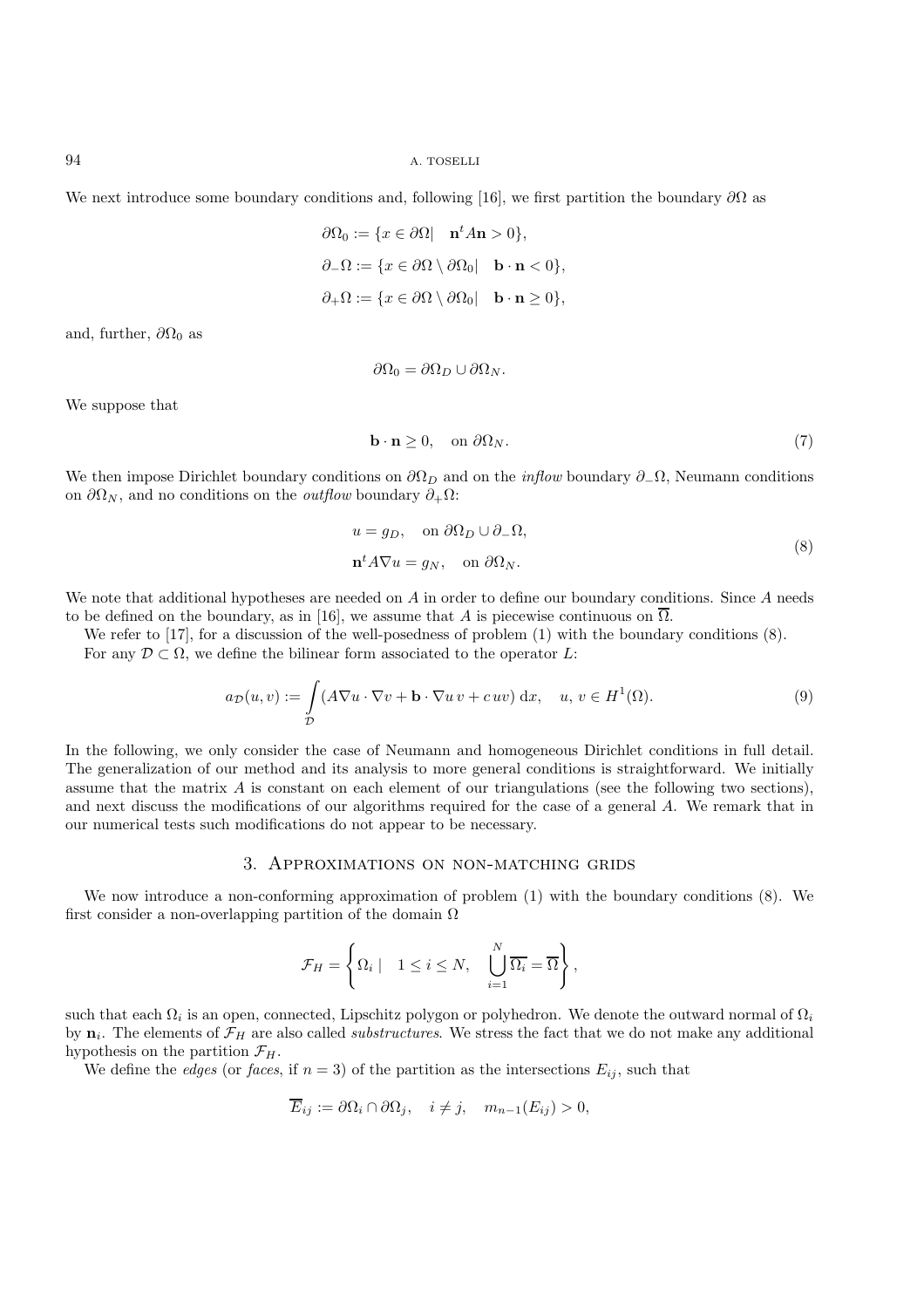where  $m_{n-1}(E_{ij})$  denotes the  $(n-1)$ -dimensional measure of  $E_{ij}$  and  $\overline{E}_{ij}$  its closure. Let  $\mathcal{E}_H$  be the set of edges of  $\mathcal{F}_H$ , and let the interface  $\Gamma$  be the union of the edges of  $\mathcal{F}_H$ , or, equivalently the parts of the subdomain boundaries that do not belong to  $\partial\Omega$ :

$$
\Gamma := \bigcup_{i=1}^N \partial \Omega_i \setminus \partial \Omega.
$$

For every subdomain  $\Omega_i$ , let  $\mathcal{I}_i$  be the set consisting of i and the indices j, such that  $E_{ij}$  is an edge of  $\Omega_i$ :

$$
\mathcal{I}_i := \{i\} \cup \{j \mid E_{ij} \subset \partial \Omega_i, E_{ij} \in \mathcal{E}_H\}.
$$

We next consider a triangulation  $\mathcal{T}_i$  of each substructure  $\Omega_i$ , consisting of triangles or tetrahedra. Let  $h_t$  be the diameter of the element  $t \in \mathcal{T}_i$  and  $h_i$  be the maximum of the diameters of the elements of  $\mathcal{T}_i$ . We assume that each  $\mathcal{T}_i$  is shape–regular (see [23], Chap. 3). The triangulations considered do not need to match across the boundaries of the substructures and do not need to be quasi-uniform. Triangulations made of quadrilaterals or parallelepipeds are also possible.

For each  $\Omega_i$ , we then fix a polynomial degree  $p_i \geq 1$  and introduce the local conforming space

$$
V_i := \left\{ u \in C^0(\Omega_i) | \quad u_{|_t} \in \mathbb{P}_{p_i}(t), \ t \in \mathcal{T}_i; \quad u = 0 \quad \text{on } \partial_- \Omega \cup \partial \Omega_D \right\},\tag{10}
$$

where  $\mathbb{P}_{p_i}(t)$  is the space of polynomials of maximum degree  $p_i$  on t.

We make no continuity assumption for our global space:

$$
V := \left\{ u \in L^2(\Omega) | \quad u_{\mid_{\Omega_i}} \in V_i, \ 1 \le 1 \le N; \quad u = 0 \quad \text{on } \partial_- \Omega \cup \partial \Omega_D \right\}.
$$

Given a function  $u \in V$ , we define the restriction

$$
u_i := u_{|\Omega_i} \in V_i.
$$

We first need to introduce some notations for an element t and a substructure  $\Omega_i$ :

$$
\bar{b}_t := \sup_{x \in t} |\mathbf{b}(x)|, \quad \bar{b}_i := \sup_{x \in \Omega_i} |\mathbf{b}(x)|,
$$
  

$$
\bar{c}_t := ||c||_{t,\infty}, \quad \bar{c}_i := ||c||_{\Omega_i;\infty},
$$
  

$$
\bar{\gamma}_t := ||\gamma||_{t,\infty}, \quad \bar{\gamma}_i := ||\gamma||_{\Omega_i;\infty},
$$

where  $\gamma$  is defined in (6). In addition, we set

$$
\bar{a}_t := \|\Lambda\|_{t,\infty}, \quad \bar{a}_i := \|\Lambda\|_{\Omega_i;\infty},
$$

where  $\Lambda(x)$  is the largest eigenvalue of the matrix  $A(x)$  at the point x, and, finally,

$$
p_t := p_i, \quad \text{if } t \subset \Omega_i.
$$

Our non-conforming approximation in  $V$  is given in terms of the local stabilized bilinear forms for the Streamline– Diffusion approximation of L and three additional bilinear forms that act on the traces of functions in  $V$  on the interface Γ. The first is related to the principal part of the operator L, the second is borrowed from classical upwind schemes, and the third penalizes the jumps of the traces of a function across Γ. We stress the fact that we do not impose the (strong or weak) continuity of a function, its normal derivative, or a linear combination of the two, across the boundaries of the substructures, as is usually done in some of the mortar methods or some other approximations on non-matching grids (see Sect. 1).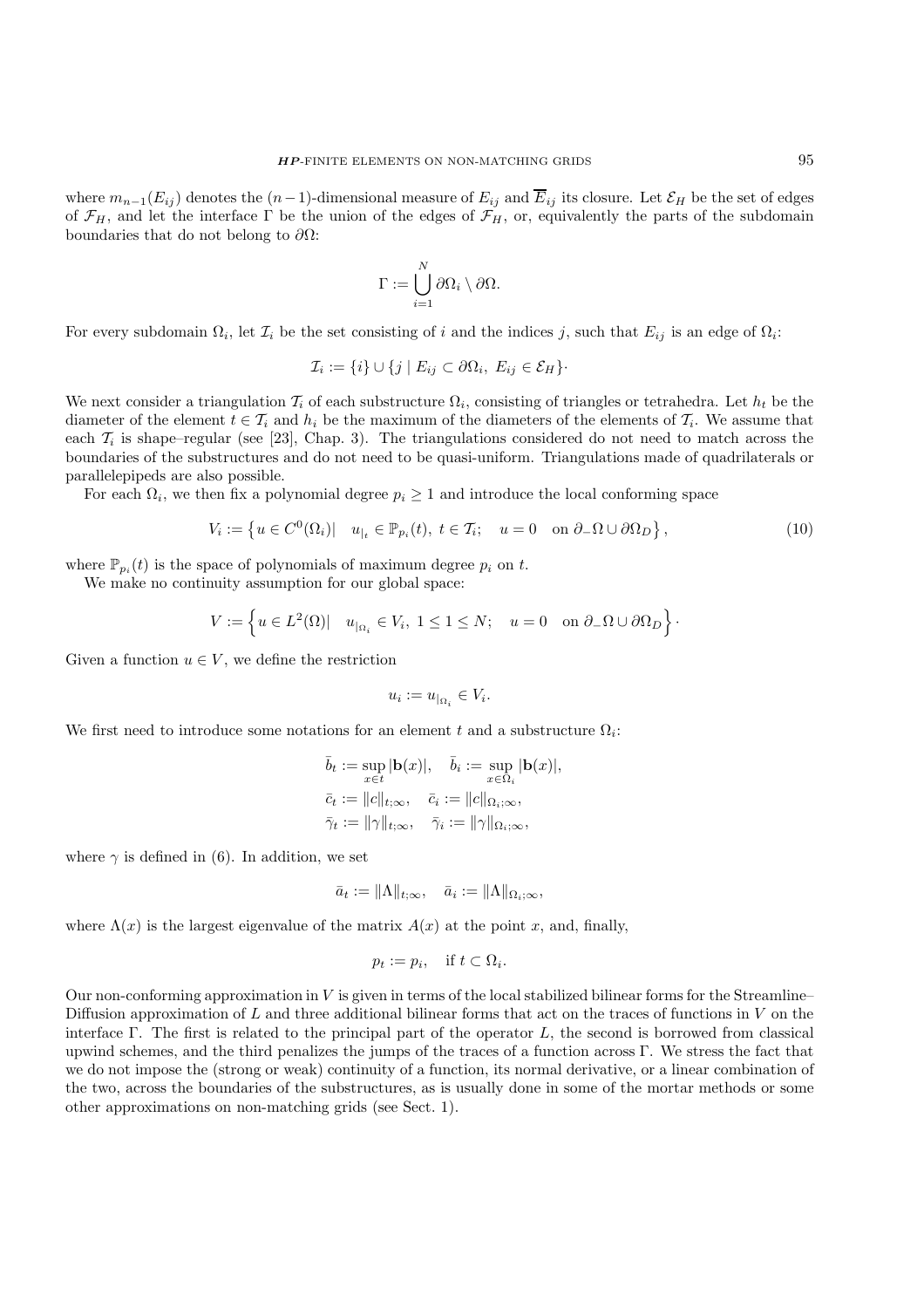We now introduce some local bilinear forms. It is well known that for second order advection–dominated problems the original bilinear form  $a(\cdot, \cdot)$  has to be modified in order to remove spurious oscillations of the Galerkin approximation on standard continuous polynomial spaces, if the mesh does not resolve boundary or internal layers. A large number of strategies have been proposed in the past twenty years and many of them consist of adding mesh dependent terms to the FE approximation; see, *e.g.*, [19, 23] and the references therein. Here, we consider the SD, or Streamline Upwind/Petrov–Galerkin, method developed in [17], but note that other methods can also be employed. We introduce the modified local bilinear forms

$$
a_i^h(u,v) := a_{\Omega_i}(u,v) + \sum_{t \subset \Omega_i} \delta(t) \int_t \hat{L}u \left(\mathbf{b} \cdot \nabla v\right) \mathrm{d}x, \quad u, v \in V_i, \quad i = 1, \dots, N,
$$
\n
$$
(11)
$$

where  $\hat{L} := L$  and, for each element t,  $\delta(t)$  is a positive number.

We also need to introduce stabilized local right-hand sides. For a substructure  $\Omega_i$ , we define

$$
l_i^h(v) := \int_{\Omega_i} f v \, dx + \sum_{t \subset \Omega_i} \delta(t) \int_t f(\mathbf{b} \cdot \nabla v) \, dx.
$$
 (12)

In the following, we also use the same notation  $\delta(x)$ , for the corresponding function, defined a.e. on  $\Omega$ , that is equal to  $\delta(t)$  if  $x \in t$ .

We next introduce three bilinear forms defined on Γ. The first is denoted by  $s_a(\cdot, \cdot)$  and is related to the principal part of the operator L. We first extend the normal unit vector **n** to the interface Γ. Given an arbitrary but fixed ordering of the subdomains in  $\mathcal{F}_H$ , for  $E_{ij} \in \mathcal{E}_H$ , we set

$$
\mathbf{n}(x)_{|_{E_{ij}}} := \begin{cases} \mathbf{n}_i(x), & \text{if } i > j, \\ \mathbf{n}_j(x), & \text{if } i < j. \end{cases}
$$

We also define the jump [v] of v on the interface Γ. For  $E_{ij} \in \mathcal{E}_H$ , we set

$$
[v]_{|_{E_{ij}}} := \begin{cases} v_i - v_j, & \text{if } i > j, \\ v_j - v_i, & \text{if } i < j, \end{cases}
$$

where  $v_i$  and  $v_j$  are the values of v on  $\partial\Omega_i$  and  $\partial\Omega_j$ , respectively. We note that our definitions of normal and jumps depend on the particular ordering of  $\mathcal{F}_H$  chosen.

We are now ready to define the bilinear form  $s_a(\cdot, \cdot)$ :

For  $u, v \in V$ , we set

$$
s_a(u,v) := \sum_{E \in \mathcal{E}_H} \int_{E} \left( [u] \langle A \nabla v \cdot \mathbf{n} \rangle - \langle A \nabla u \cdot \mathbf{n} \rangle[v] \right) ds,
$$
\n(13)

where

$$
\langle A\nabla v \cdot \mathbf{n} \rangle_{|_{E_{ij}}} := \frac{1}{2} \left( A_i \nabla v_i \cdot \mathbf{n} + A_j \nabla v_j \cdot \mathbf{n} \right), \quad E_{ij} \in \mathcal{E}_H,
$$

with  $A_i$  and  $A_j$  the restrictions of A to  $\Omega_i$  and  $\Omega_j$ , respectively. We note that the definition of  $s_a(\cdot, \cdot)$  is independent of the ordering of  $\mathcal{F}_H$ .

In order to define our second bilinear form  $s_b(\cdot, \cdot)$  on Γ, we need to introduce some additional partitions of the subdomain boundaries. For a substructure  $\Omega_i$ , we define the two sets

$$
\partial_{-}\Omega_{i} := \{x \in \partial\Omega_{i} | \quad \mathbf{b}(x) \cdot \mathbf{n}_{i}(x) < 0\},
$$
\n
$$
\partial_{+}\Omega_{i} := \{x \in \partial\Omega_{i} | \quad \mathbf{b}(x) \cdot \mathbf{n}_{i}(x) \ge 0\}.
$$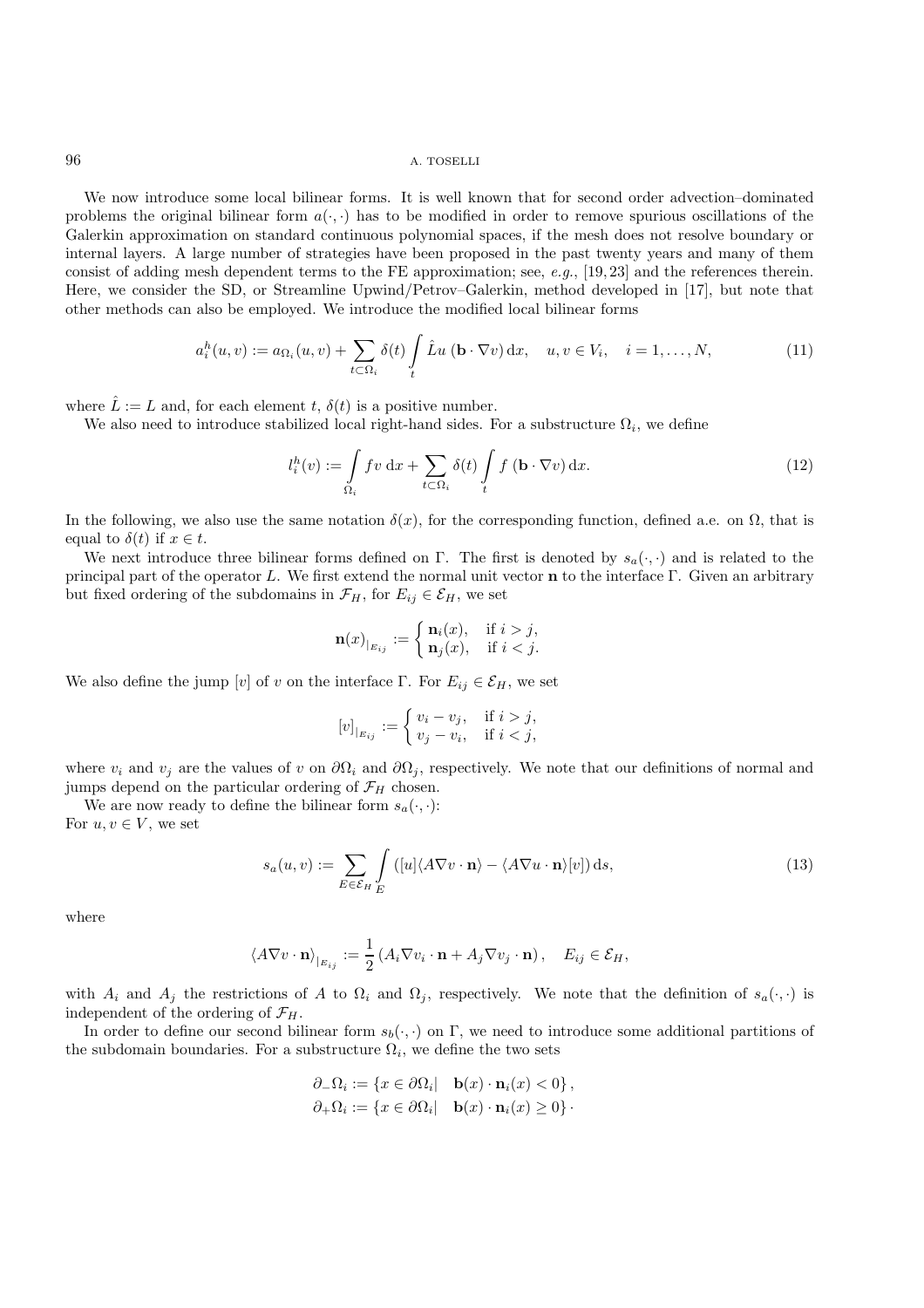We note that these two sets do not form a partition of  $\partial\Omega_i \setminus \partial\Omega$  in general, since the normal  $\mathbf{n}_i$  is only defined almost everywhere, and, possibly, a set of zero  $(n-1)$ -dimensional measure is excluded. In addition, for almost every  $x \in \partial_-\Omega_i \cap \Gamma$ , there exists an index j, such that  $x \in \partial_+\Omega_i$ ; we set

$$
u_{-i}(x) := u_j(x).
$$

We define the oriented jump on  $\partial_-\Omega_i \cap \Gamma$  as

$$
\lfloor u \rfloor := u_i - u_{-i}.
$$

We note that  $|u|$  and  $|u|$  have the same absolute value, but may have opposite sign. For  $u, v \in V$ , we set

$$
s_b(u,v) := \sum_{i=1}^{N} \int \limits_{\partial_{-}\Omega_i \cap \Gamma} |\mathbf{b} \cdot \mathbf{n}_i| \left\lfloor u \right\rfloor v_i \, ds. \tag{14}
$$

Our third bilinear form  $s_r(\cdot, \cdot)$  penalizes the jumps of the traces of a function across Γ. It is defined as

$$
s_r(u,v) := \sum_{E \in \mathcal{E}_H} \int_{E} \sigma[u] \,[v] \,\mathrm{d}s = \int_{\Gamma} \sigma[u] \,[v] \,\mathrm{d}s. \tag{15}
$$

The choice of  $\sigma$  is crucial. Here, we can generalize the definitions for the methods in [16] and [6]. The function  $\sigma$  is a piecewise constant function on each edge  $E_{ij} \in \mathcal{E}_H$ . Given a segment  $e \subset E_{ij}$ , such that

$$
\bar{e} = \partial t \cap \partial t', \quad t \in \mathcal{T}_i, \quad t' \in \mathcal{T}_j, \quad m_{n-1}(e) > 0,
$$

we set

$$
\sigma_{|e} := \frac{1}{2} \sigma_0 \left( \frac{\bar{a}_t p_t}{h_t} + \frac{\bar{a}_{t'} p_{t'}}{h_{t'}} \right),\tag{16}
$$

with  $\sigma_0$  an arbitrary positive constant, which, for the purpose of the analysis, we assume to be one. Our definition generalizes that in [16] to the case where the intersection e has arbitrarily small length; with our definition,  $\sigma$  remains bounded. It also generalizes that in [6] to the case where two adjacent subdomains have very different meshes. We finally note that, as for the DG method in [16], the bilinear form  $s_r(\cdot, \cdot)$  is identically zero in the pure hyperbolic case.

We are now ready to define our bilinear form and right-hand side on  $V$ . We set

$$
a^{h}(u, v) := \sum_{i=1}^{N} a_{i}^{h}(u, v) + s_{a}(u, v) + s_{b}(u, v) + s_{r}(u, v), \quad u, v \in V,
$$
  

$$
l^{h}(v) := \sum_{i=1}^{N} l_{i}^{h}(v) + \int_{\partial \Omega_{N}} g_{N}v \, ds, \quad v \in V.
$$
 (17)

Our discrete problem becomes: Find  $u \in V$ , such that

$$
ah(u, v) = lh(v), \quad v \in V.
$$
\n
$$
(18)
$$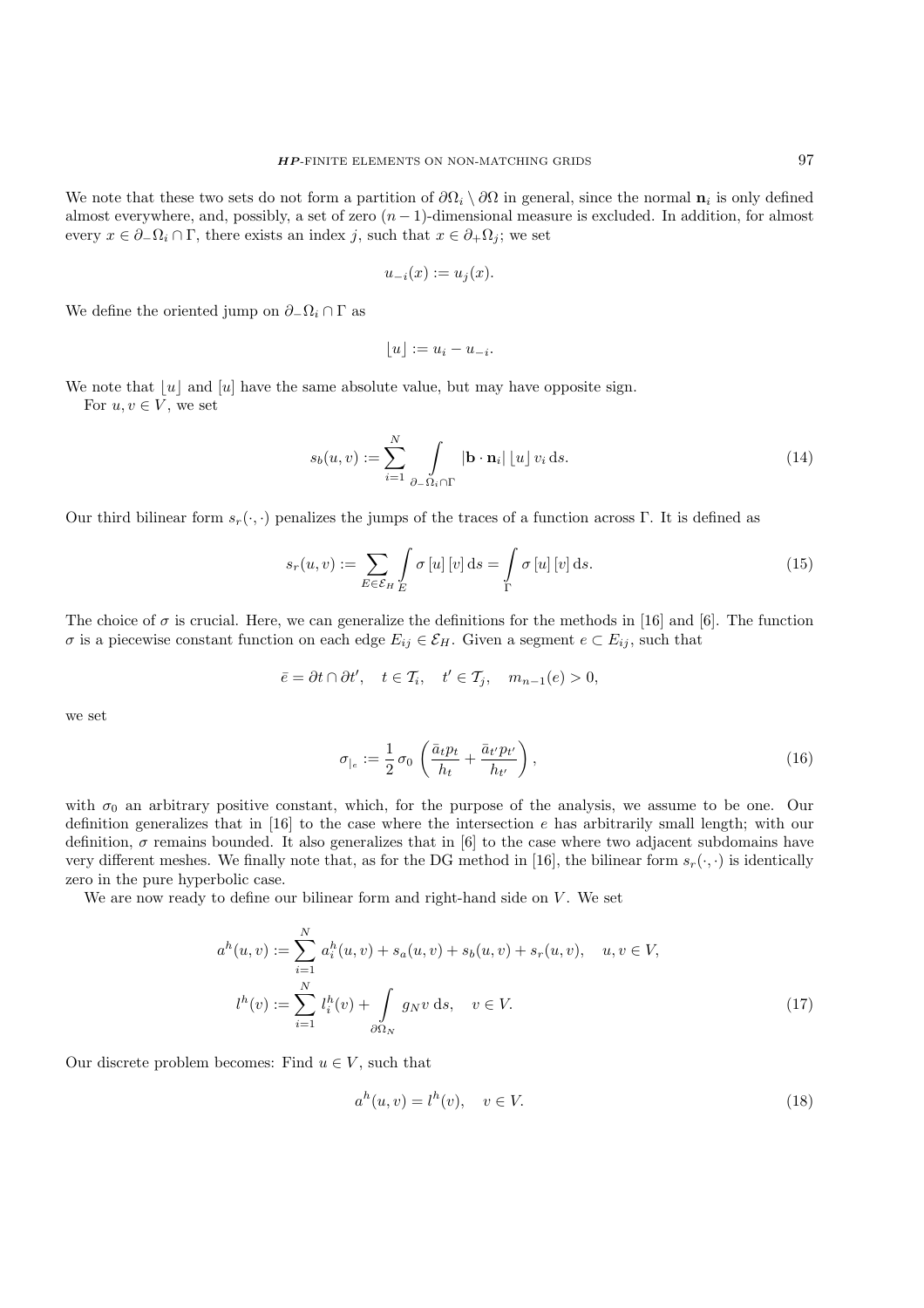**Remark 3.1.** We note that the bilinear form  $a^h(\cdot, \cdot)$  consists of two main contributions: one consisting of local terms coming from the FE approximation of the operator  $L$  on the subdomains, and one consisting of terms on the interface Γ which ensure the consistency of this non-conforming approximation. For the first contribution and for the modified right-hand side, we have employed the SD method, but any other method for the approximation of L could be chosen on some or all subdomains. In particular, if the DG method in [16] is employed on each subdomain, we obtain the same DG method on the whole  $\Omega$ . This latter case can also be obtained in the limit case where every subdomain consists of exactly one element. We also note that, in the hyperbolic case, only the upwind bilinear form  $s_b(\cdot, \cdot)$  is non-vanishing on Γ.

**Remark 3.2.** We have chosen to impose Dirichlet conditions strongly; see the definition of the local spaces  $V_i$ . We can also impose them weakly, as is done for the SD method in [17] and the DG method in [16]. The results in the following sections remain valid in this case as well.

## 4. A stability result

In this section, we prove a stability estimate for our approximate problem. We first recall an inverse inequality (see [24], Sect. 4.6.1 for a proof).

**Lemma 4.1.** *Let the matrix* A *be constant on each element. Then, the following inverse estimate holds, for every*  $u \in V$ ,

$$
\|\nabla \cdot (A\nabla u)\|_{0;t}^2 \le C_{\text{inv}} \frac{p_t^4}{h_t^2} \|A\nabla u\|_{0;t}^2, \quad t \in \mathcal{T}_i, \quad i = 1, \dots, N,
$$
\n(19)

*where*  $C_{\text{inv}}$  *only depends on the shape–regularity constants of the triangulations*  $\{T_i\}$ *.* 

We define the following norm in  $V$ :

$$
|||u|||^2 := \frac{1}{2} \sum_{i=1}^{N} \alpha_i + \frac{1}{2} \sum_{i=1}^{N} \beta_i + \rho,
$$
\n(20)

where

$$
\alpha_{i} := \int_{\Omega_{i}} (A \nabla u \cdot \nabla u + \gamma u^{2}) dx + \sum_{t \subset \Omega_{i}} \delta(t) \int_{t} (\mathbf{b} \cdot \nabla u)^{2} dx, \quad i = 1, ..., N,
$$
  

$$
\beta_{i} := \int_{\partial_{-} \Omega_{i} \cap \Gamma} |\mathbf{b} \cdot \mathbf{n}_{i}| |u|^{2} ds, \quad i = 1, ..., N,
$$
  

$$
\rho := \int_{\partial \Omega_{N} \cup \partial_{+} \Omega} |\mathbf{b} \cdot \mathbf{n}| u^{2} ds + \int_{\Gamma} \sigma [u]^{2} ds.
$$
 (21)

We have the stability estimate.

**Theorem 4.1.** *Let* (6) and (7) hold, and let  $\delta$  satisfy

$$
0 \le \delta(t) \le \frac{1}{2} \min \left\{ \frac{h_t^2}{C_{\text{inv}} p_t^4 \bar{a}_t}, \frac{\gamma_0}{\bar{c}_t^2} \right\}, \quad t \in \mathcal{T}_i, \quad i = 1, \dots, N,
$$
\n
$$
(22)
$$

*with* Cinv *the constant defined in Lemma 4.1. If the hypotheses of Lemma 4.1 are satisfied then,*

$$
a^h(u, u) \ge |||u|||^2, \quad u \in V.
$$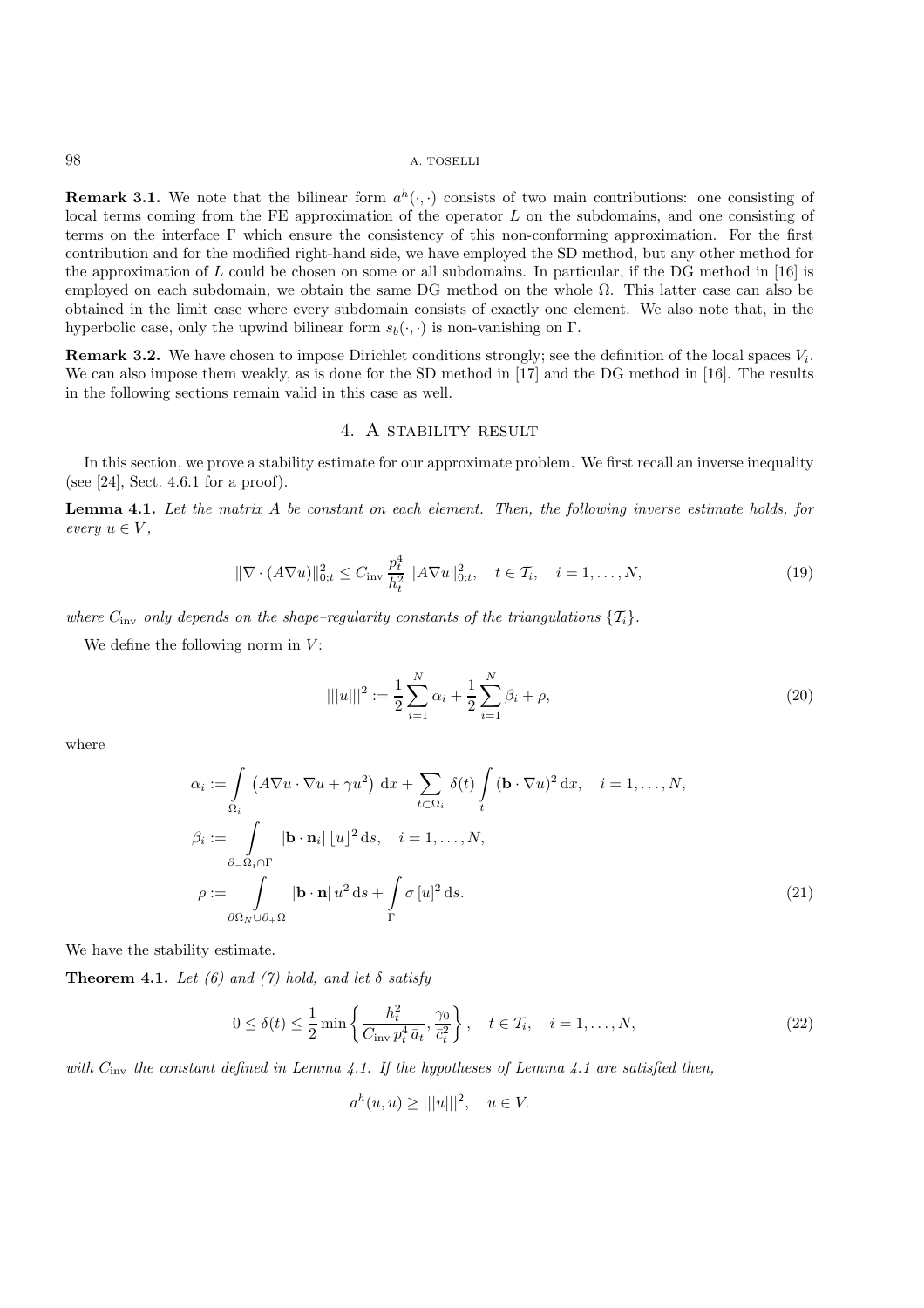*Proof.* We consider (17) with  $v = u$  and estimate each term. We have

$$
s_r(u, u) = \rho,
$$
  
\n
$$
s_a(u, u) = 0.
$$
\n(23)

For  $i = 1, \ldots, N$ , we consider the local contributions

$$
a_i^h(u, u) = \int_{\Omega_i} \left( A \nabla u \cdot \nabla u + c u^2 \right) dx + \int_{\Omega_i} (\mathbf{b} \cdot \nabla u) u dx + \sum_{t \in \mathcal{T}_i} \delta(t) \int_t \hat{L} u (\mathbf{b} \cdot \nabla u) dx
$$
  
= 
$$
\int_{\Omega_i} \left( A \nabla u \cdot \nabla u + \gamma u^2 \right) dx + \sum_{t \in \mathcal{T}_i} \delta(t) \int_t L u (\mathbf{b} \cdot \nabla u) dx + \frac{1}{2} \int_{\partial \Omega_i} \mathbf{b} \cdot \mathbf{n}_i u_i^2 ds.
$$
 (24)

We consider the second term on the right-hand side of  $(24)$ . Using the definition of L and the arithmeticgeometric mean inequality, we can write, for every element  $t \in \mathcal{T}_i$ ,

$$
\delta(t) \int_{t} Lu (\mathbf{b} \cdot \nabla u) dx = \delta(t) \|\mathbf{b} \cdot \nabla u\|_{0;t}^{2} + \delta(t) \int_{t} (cu (\mathbf{b} \cdot \nabla u) - \nabla \cdot (A\nabla u) (\mathbf{b} \cdot \nabla u)) dx
$$
  
\n
$$
\geq \delta(t) \|\mathbf{b} \cdot \nabla u\|_{0;t}^{2} - \frac{1}{2}\delta(t) \left( \int_{t} \left( 2c^{2} u^{2} + \frac{1}{2} (\mathbf{b} \cdot \nabla u)^{2} + 2|\nabla \cdot (A\nabla u)|^{2} + \frac{1}{2} (\mathbf{b} \cdot \nabla u)^{2} \right) dx \right)
$$
  
\n
$$
\geq \frac{1}{2}\delta(t) \|\mathbf{b} \cdot \nabla u\|_{0;t}^{2} - \delta(t) \left( \int_{t} c^{2} u^{2} dx + \frac{C_{\text{inv}} p_{t}^{4}}{h_{t}^{2}} \int_{t} |A\nabla u|^{2} dx \right),
$$

where, for the last inequality, we have employed Lemma 4.1. Using (22) and summing over the elements in  $\mathcal{T}_i$ , we obtain

$$
\int_{\Omega_i} \left( A \nabla u \cdot \nabla u + \gamma u^2 \right) dx + \sum_{t \in \mathcal{T}_i} \delta(t) \int_t \hat{L} u \left( \mathbf{b} \cdot \nabla u \right) dx \ge
$$
\n
$$
\frac{1}{2} \int_{\Omega_i} \left( A \nabla u \cdot \nabla u + \gamma u^2 \right) dx + \frac{1}{2} \sum_{t \in \mathcal{T}_i} \delta(t) \|\mathbf{b} \cdot \nabla u\|_{0; t}^2. \tag{25}
$$

Using (24) and (25), and summing over the substructures, we find

$$
\sum_{i=1}^{N} a_i^h(u, u) \ge \frac{1}{2} \sum_{i=1}^{N} \alpha_i + \sum_{i=1}^{N} \frac{1}{2} \int_{\partial \Omega_i} \mathbf{b} \cdot \mathbf{n}_i u_i^2 ds.
$$
 (26)

There remains to bound  $s_b(u, u)$  and the second term on the right-hand side of (26). We have

$$
s_b(u, u) + \sum_{i=1}^N \frac{1}{2} \int\limits_{\partial \Omega_i} \mathbf{b} \cdot \mathbf{n}_i u_i^2 ds = \sum_{i=1}^N \left( \int\limits_{\partial_- \Omega_i \cap \Gamma} |\mathbf{b} \cdot \mathbf{n}_i| \left[ u \right] u_i ds + \frac{1}{2} \int\limits_{\partial \Omega_i} \mathbf{b} \cdot \mathbf{n}_i u_i^2 ds \right).
$$
 (27)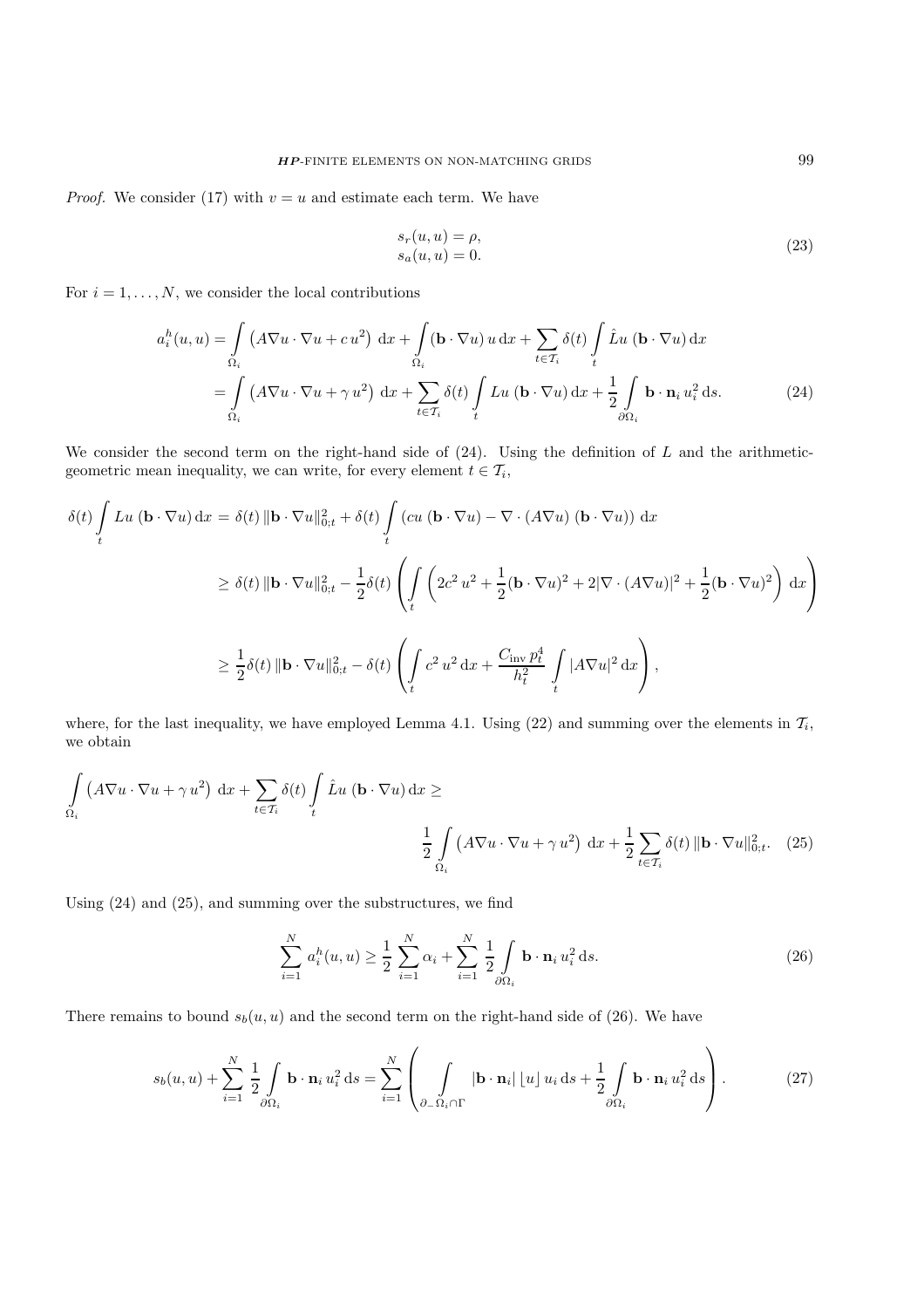We can write the right-hand side of  $(27)$  in the following way:

$$
\sum_{i=1}^{N} \left( \frac{1}{2} \int_{\partial_{-}\Omega_{i} \cap \Gamma} \mathbf{b} \cdot \mathbf{n}_{i} \left( u_{i}^{2} - 2u_{i}^{2} + 2u_{i}u_{-i} \right) \, \mathrm{d}s + \frac{1}{2} \int_{\partial_{+}\Omega_{i}} \mathbf{b} \cdot \mathbf{n}_{i} u_{i}^{2} \, \mathrm{d}s + \frac{1}{2} \int_{\partial_{-}\Omega_{i} \backslash \Gamma} \mathbf{b} \cdot \mathbf{n}_{i} u_{i}^{2} \, \mathrm{d}s \right) =
$$
\n
$$
\sum_{i=1}^{N} \left( \frac{1}{2} \int_{\partial_{-}\Omega_{i} \cap \Gamma} \mathbf{b} \cdot \mathbf{n}_{i} \left( -u_{i}^{2} + 2u_{i}u_{-i} - u_{-i}^{2} \right) \, \mathrm{d}s + \frac{1}{2} \int_{\partial\Omega_{i} \backslash \Gamma} \mathbf{b} \cdot \mathbf{n}_{i} u_{i}^{2} \, \mathrm{d}s \right)
$$
\n
$$
= \frac{1}{2} \int_{\partial_{+}\Omega \cup \partial\Omega_{N}} |\mathbf{b} \cdot \mathbf{n}| u^{2} \, \mathrm{d}s + \sum_{i=1}^{N} \frac{1}{2} \int_{\partial_{-}\Omega_{i} \cap \Gamma} |\mathbf{b} \cdot \mathbf{n}_{i}| |u|^{2} \, \mathrm{d}s, \quad (28)
$$

where we have used the fact that the outflow boundary  $\partial_+\Omega_i$  can be written as the union of some of the inflow parts of the adjacent substructures and u vanishes on  $\partial$ - $\Omega$  ∪  $\partial\Omega_D$ . The proof is completed by combining (23), (25), (27) and (28). (25), (27) and (28).

We have the following corollary.

**Corollary 4.1.** *Problem (18) is well-posed.*

## 5. *A PRIORI* error estimates

The purpose of this section is to derive an *a priori* bound for the approximation error. Throughout, we define u and  $u_{\text{DG}}$  as the solutions of problem (1) and (18), respectively.

We first need some preliminary definitions and lemmas. The following approximation property can be found in [5, 24].

**Lemma 5.1.** *Let*  $u \in H^{k_i}(\Omega_i)$ *,*  $k_i \geq 0$ *,*  $i = 1, ..., N$ *. Then, there exists*  $\Pi_i u = \Pi_{h_i; p_i} u \in V_i$  *and*  $C$ *, only depending on the shape–regularity constants of the triangulations*  $\{T_i\}$ *, s, and the*  $\{k_i\}$ *, such that, if*  $t \in T_i$ *,* 

$$
||u - \Pi_i u||_{s;t} \le C \frac{h_t^{m_i - s}}{p_t^{k_i - s}} ||u||_{k_i;t}, \quad 0 \le s \le m_i,
$$
\n(29)

*where*  $m_i := \min\{p_i + 1, k_i\}.$ 

It is possible to define a *global* operator Πu on V by

$$
\Pi u_{|\Omega_i} := \Pi_i u, \quad i = 1, \dots, N.
$$

We decompose the error into two components:

$$
u - u_{\text{DG}} = \eta + \xi,
$$

where

$$
\eta := u - \Pi u,
$$
  

$$
\xi := \Pi u - u_{\text{DG}}.
$$

We next need a trace estimate. It can be easily proved using that for an element of unit diameter and a scaling argument.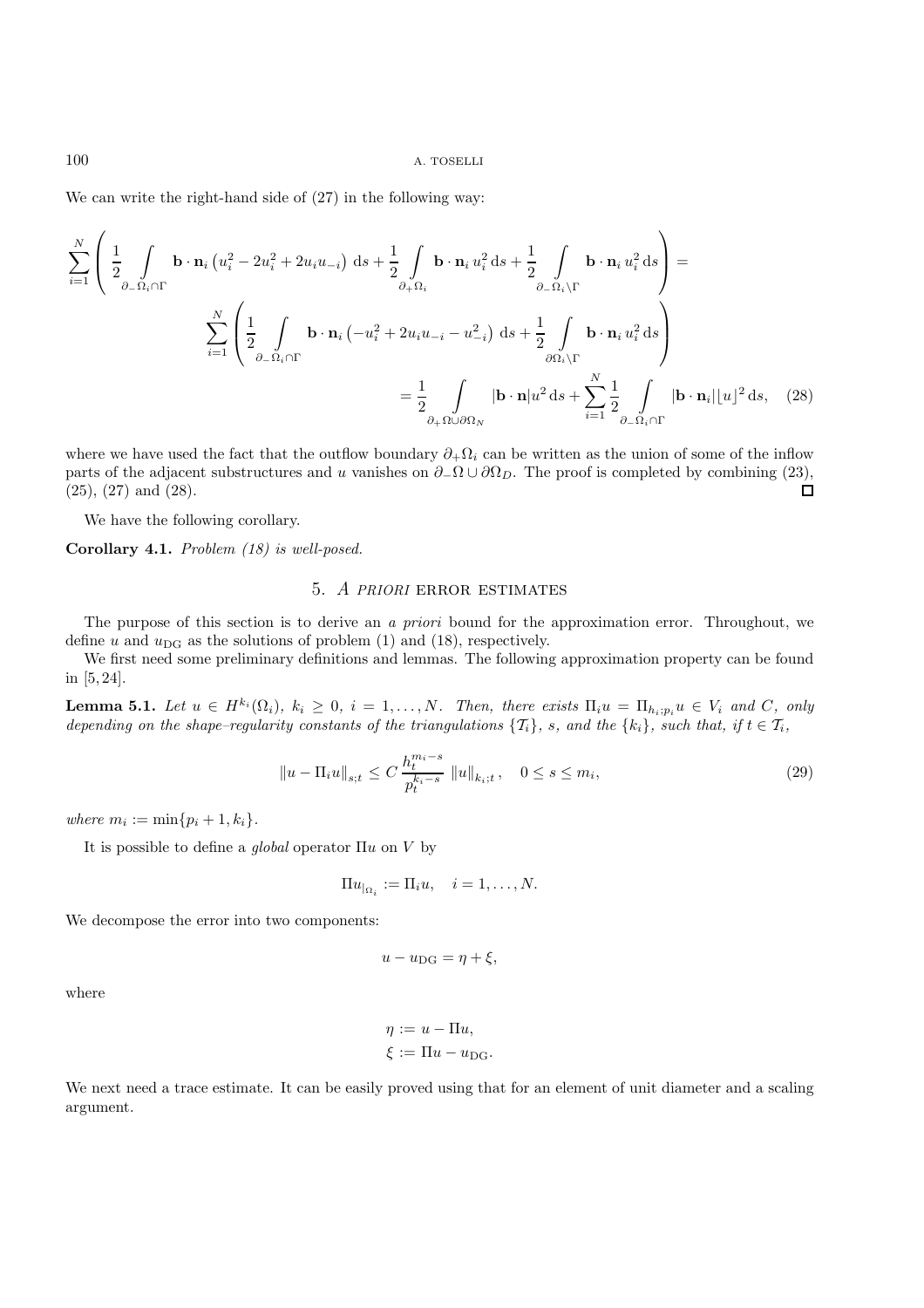**Lemma 5.2.** *Let*  $t \in \mathcal{T}_i$ *, for a fixed index*  $i = 1, \ldots, N$ *, and*  $u \in H^1(t)$ *. Then* 

$$
||u||_{0;\partial t}^2 \leq C (||u||_{0;t} ||\nabla u||_{0;t} + h_t^{-1} ||u||_{0;t}^2),
$$

*where* C *only depends on the aspect ratio of* t*.*

The following inverse estimate can be found in [24] (Sect. 4.6.1).

**Lemma 5.3.** *Let*  $t \in \mathcal{T}_i$ *, for an index*  $i = 1, \ldots, N$ *, and*  $u \in V$ *. Then* 

$$
\|u\|_{0;\partial t}^2 \leq C\,\frac{p_t^2}{h_t}\,\|u\|_{0;t}^2,
$$

*where* C *only depends on the aspect ratio of* t*.*

We proceed by first finding a bound for  $\xi$ .

**Lemma 5.4.** *Let*  $\eta = u - \Pi u$  *and*  $\xi = \Pi u - u_{\text{DG}}$ *. Then there exists a constant* C, *that only depends on the aspect ratios of the elements of*  $\{T_i\}$ *, such that* 

$$
|||\xi|||^{2} \leq C \int_{\Gamma} \sigma \left[\eta\right]^{2} ds + C \int_{\partial_{+}\Omega \cup \partial\Omega_{N}} |\mathbf{b} \cdot \mathbf{n}| \eta^{2} ds
$$
  
+ 
$$
C \sum_{i=1}^{N} \left( \int_{\Omega_{i}} (A \nabla \eta \cdot \nabla \eta + (d + \delta^{-1}) \eta^{2}) dx + \int_{\partial_{+}\Omega_{i} \cap \Gamma} |\mathbf{b} \cdot \mathbf{n}_{i}| \eta_{i}^{2} ds
$$
  
+ 
$$
\sum_{t \in \mathcal{T}_{i} \atop \delta_{t} \neq 0} \int_{t} \delta(t) (\hat{L}\eta)^{2} dx + \sum_{t \in \mathcal{T}_{i} \atop \partial_{t} \cap \Gamma_{i} \neq \emptyset} \int_{\partial t \cap \Gamma} \left( \frac{\bar{a}_{t} h_{t}}{p_{t}} |\nabla \eta_{i}|^{2} + \frac{\bar{a}_{t} p_{t}^{2}}{h_{t}} [\eta]^{2} \right) ds \right), \tag{30}
$$

*where*

$$
d := \frac{(c - \nabla \cdot \mathbf{b})^2}{\gamma} \,. \tag{31}
$$

*Proof.* Using Theorem 4.1 and the fact that both u and  $u_{\text{DG}}$  satisfy equation (18), we can write

$$
|||\xi|||^2 \le a^h(\xi, \xi) = a^h(-\eta + u - u_{\text{DG}}, \xi) = -a^h(\eta, \xi). \tag{32}
$$

It is then enough to find a bound for the right-hand side of (32):

$$
a^{h}(\eta,\xi) = \sum_{i=1}^{N} a_{i}^{h}(\eta,\xi) + s_{a}(\eta,\xi) + s_{b}(\eta,\xi) + s_{r}(\eta,\xi). \tag{33}
$$

We begin with the first term. For every substructure  $\Omega_i$ , we integrate by parts and obtain

$$
\int_{\Omega_i} (A\nabla \eta \cdot \nabla \xi + \mathbf{b} \cdot \nabla \eta \xi + c \eta \xi) dx + \sum_{t \in \Omega_i} \delta(t) \int_t \hat{L} \eta (\mathbf{b} \cdot \nabla \xi) dx =
$$
\n
$$
\int_{\Omega_i} (A\nabla \eta \cdot \nabla \xi - \mathbf{b} \cdot \nabla \xi \eta + (c - \nabla \cdot \mathbf{b}) \eta \xi) dx + \sum_{t \in \Omega_i} \delta(t) \int_t \hat{L} \eta (\mathbf{b} \cdot \nabla \xi) dx + \int_{\partial \Omega_i} \mathbf{b} \cdot \mathbf{n}_i \eta_i \xi_i ds. \quad (34)
$$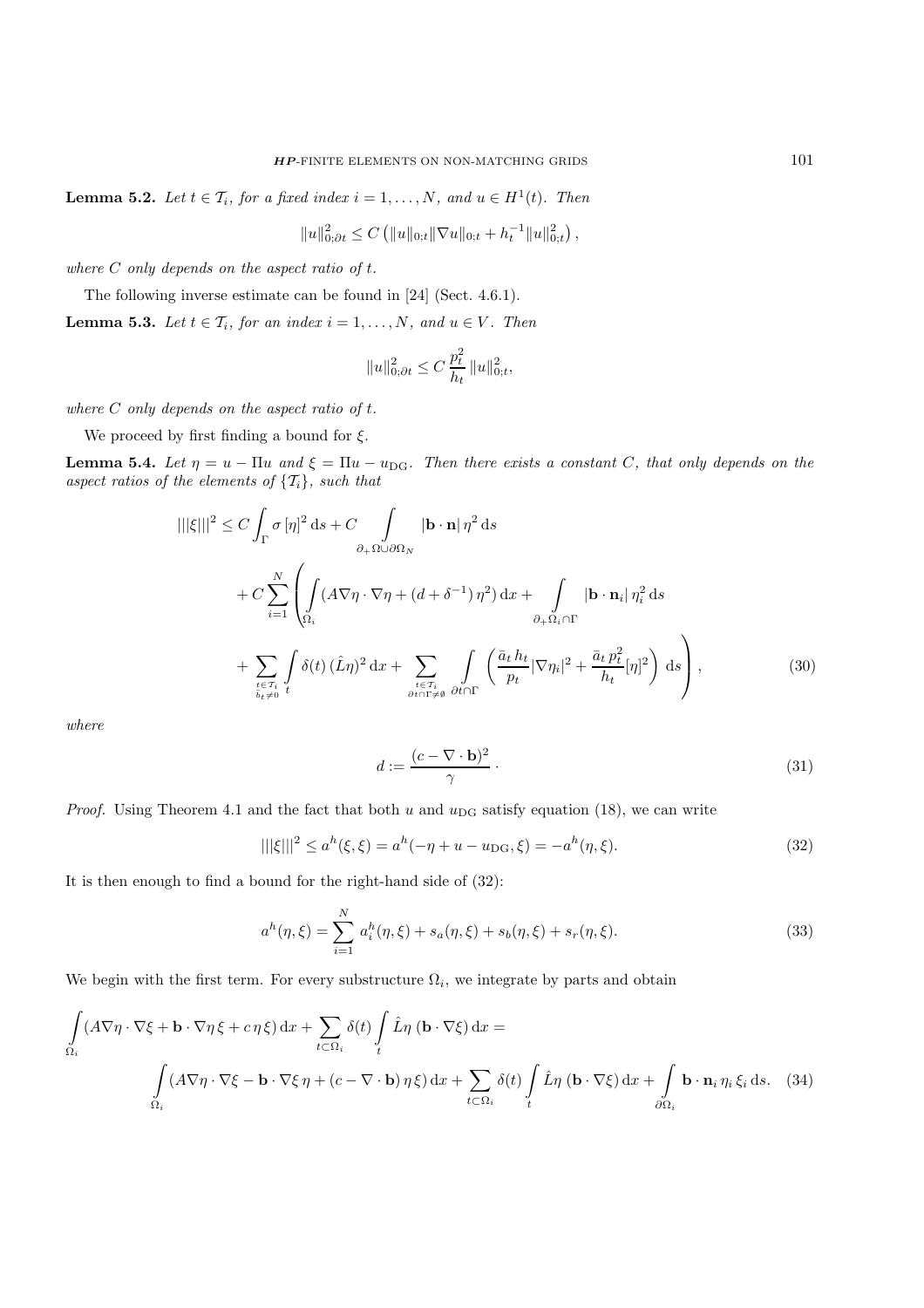We can easily bound the contributions from the first four terms on the right-hand side of  $(34)$ , using the Schwarz inequality:

$$
\left(\sum_{i=1}^{N} \int_{\Omega_{i}} A \nabla \eta \cdot \nabla \xi \, dx\right)^{2} \leq |||\xi|||^{2} \sum_{i=1}^{N} \int_{\Omega_{i}} A \nabla \eta \cdot \nabla \eta \, dx,
$$
\n
$$
\left(\sum_{i=1}^{N} \int_{\Omega_{i}} \mathbf{b} \cdot \nabla \xi \, \eta \, dx\right)^{2} \leq |||\xi|||^{2} \sum_{i=1}^{N} \sum_{\substack{t \in \mathcal{T}_{i} \\ t_{t} \neq 0}} \delta(t)^{-1} \int_{t} \eta^{2} \, dx,
$$
\n
$$
\left(\sum_{i=1}^{N} \int_{\Omega_{i}} (c - \nabla \cdot \mathbf{b}) \xi \, \eta \, dx\right)^{2} \leq |||\xi|||^{2} \sum_{i=1}^{N} \int_{\Omega_{i}} d \eta^{2} \, dx,
$$
\n
$$
\left(\sum_{i=1}^{N} \sum_{t \in \mathcal{T}_{i}} \delta(t) \int_{t} \hat{L} \eta \, (\mathbf{b} \cdot \nabla \xi) \, dx\right)^{2} \leq |||\xi|||^{2} \sum_{i=1}^{N} \sum_{\substack{t \in \Omega_{i} \\ t_{t} \neq 0}} \delta(t) \int_{t} (\hat{L} \eta)^{2} \, dx.
$$
\n(35)

We next bound the last term on the right-hand side of (34) and  $s_b(\eta, \xi)$  in (33). We have

$$
s_{b}(\eta,\xi) + \sum_{i=1}^{N} \int_{\partial\Omega_{i}} \mathbf{b} \cdot \mathbf{n}_{i} \eta_{i} \xi_{i} \, \mathrm{d}s = \sum_{i=1}^{N} \left( - \int_{\partial_{-}\Omega_{i} \cap \Gamma} \mathbf{b} \cdot \mathbf{n}_{i} \left[ \eta \right] \xi_{i} \, \mathrm{d}s + \int_{\partial\Omega_{i}} \mathbf{b} \cdot \mathbf{n}_{i} \eta_{i} \xi_{i} \, \mathrm{d}s \right)
$$

$$
= \sum_{i=1}^{N} \left( \int_{\partial_{-}\Omega_{i} \cap \Gamma} \mathbf{b} \cdot \mathbf{n}_{i} \left( -\eta_{i} \xi_{i} + \eta_{-i} \xi_{i} + \eta_{i} \xi_{i} \right) \, \mathrm{d}s
$$

$$
+ \int_{\partial_{+}\Omega_{i}} \mathbf{b} \cdot \mathbf{n}_{i} \eta_{i} \xi_{i} \, \mathrm{d}s + \int_{\partial_{-}\Omega_{i} \setminus \Gamma} \mathbf{b} \cdot \mathbf{n}_{i} \eta_{i} \xi_{i} \, \mathrm{d}s \right)
$$

$$
= \sum_{i=1}^{N} \left( \int_{\partial_{-}\Omega_{i} \cap \Gamma} \mathbf{b} \cdot \mathbf{n}_{i} \left( \eta_{-i} \xi_{i} - \eta_{-i} \xi_{-i} \right) \mathrm{d}s + \int_{\partial\Omega_{i} \setminus \Gamma} \mathbf{b} \cdot \mathbf{n}_{i} \eta_{i} \xi_{i} \, \mathrm{d}s \right)
$$

$$
= \sum_{i=1}^{N} \int_{\partial_{-}\Omega_{i} \cap \Gamma} \mathbf{b} \cdot \mathbf{n}_{i} \left[ \xi \right] \eta_{-i} \, \mathrm{d}s + \int_{\partial_{+}\Omega \cup \partial\Omega_{N}} \mathbf{b} \cdot \mathbf{n} \eta \xi \, \mathrm{d}s,
$$
(36)

where we have used the fact that the outflow boundary  $\partial_+ \Omega_i$  can be written as the union of some of the inflow parts of the adjacent substructures and  $\eta$  and  $\xi$  vanish on  $\partial_-\Omega \cup \partial\Omega_D$ . The two terms on the right-hand side of (36) can easily be bounded using the Schwarz inequality, and we obtain

$$
\left(s_b(\eta,\xi)+\sum_{i=1}^N\int\limits_{\partial\Omega_i}\mathbf{b}\cdot\mathbf{n}_i\,\eta_i\,\xi_i\,\mathrm{d}s\right)^2\leq |||\xi|||^2\,\left(\sum_{i=1}^N\int\limits_{\partial_+\Omega_i\cap\Gamma}|\mathbf{b}\cdot\mathbf{n}_i|\,\eta_i^2\,\mathrm{d}s+\int\limits_{\partial_+\Omega\cup\partial\Omega_N}|\mathbf{b}\cdot\mathbf{n}|\,\eta^2\,\mathrm{d}s\right).
$$
 (37)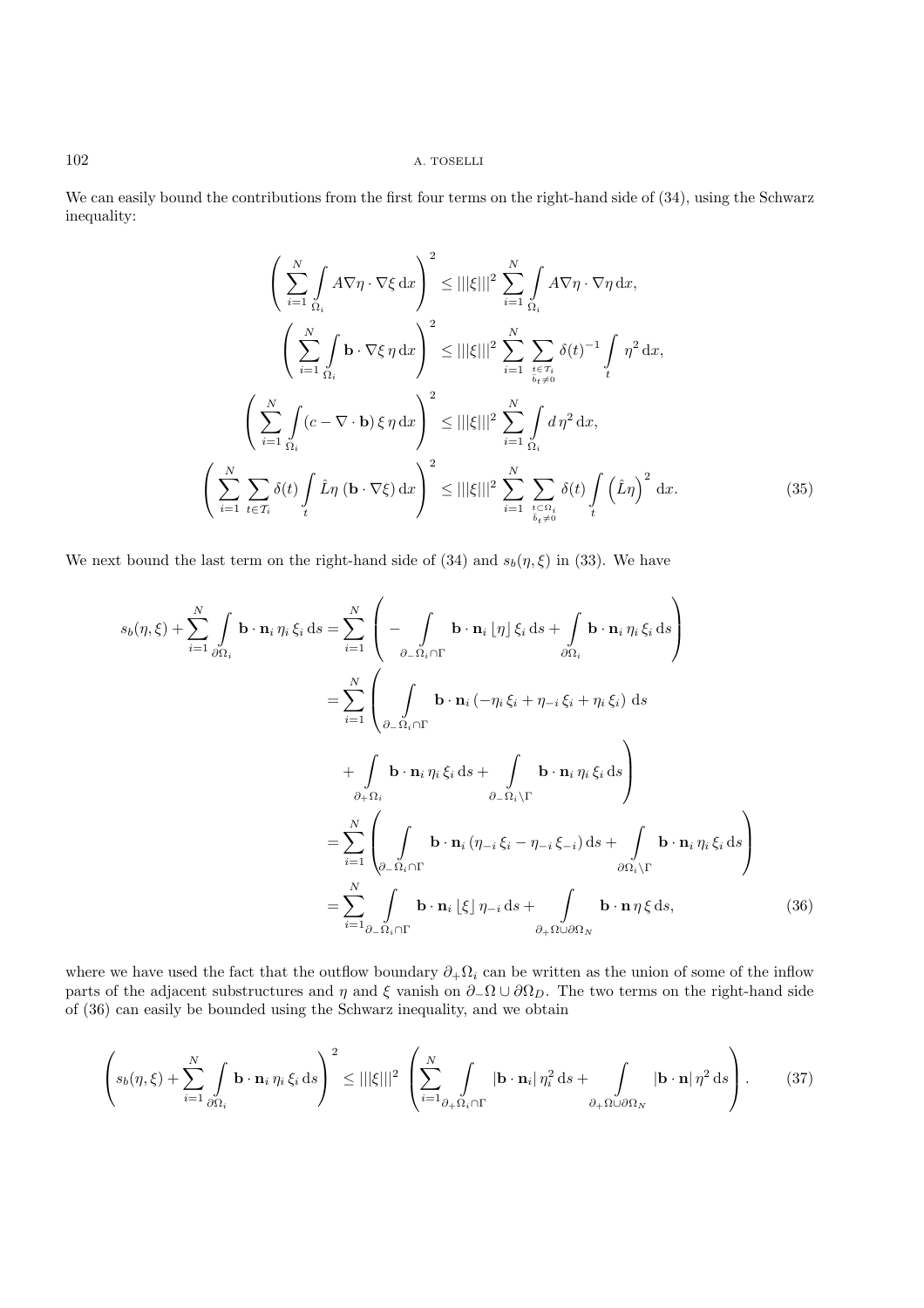We now consider the third term in (33). We first note that

$$
|s_a(\eta,\xi)| \leq \sum_{i=1}^N \sum_{\substack{t \in \mathcal{T}_i \\ \partial t \cap \Gamma \neq \emptyset}} \int \left( |[\xi]| \ |A\nabla \eta_i \cdot \mathbf{n}| + |A\nabla \xi_i \cdot \mathbf{n}| \, |[\eta]| \right) \, \mathrm{d}s. \tag{38}
$$

After applying Schwarz inequality, we obtain

$$
s_a(\eta,\xi)^2 \leq \left(\sum_{i=1}^N \sum_{\substack{t \in \mathcal{T}_i \\ \partial t \cap \Gamma \neq \emptyset}} \int \sigma \, [\xi]^2 \, \mathrm{d}s\right) \left(\sum_{i=1}^N \sum_{\substack{t \in \mathcal{T}_i \\ \partial t \cap \Gamma \neq \emptyset}} \int \frac{\bar{a}_t^2}{\sigma} |\nabla \eta_i|^2 \, \mathrm{d}s\right) \\
+ \left(\sum_{i=1}^N \sum_{\substack{t \in \mathcal{T}_i \\ \partial t \cap \Gamma \neq \emptyset}} \int \frac{\bar{a}_t}{\sigma t} [\eta]^2 \, \mathrm{d}s\right) \left(\sum_{i=1}^N \sum_{\substack{t \in \mathcal{T}_i \\ \partial t \cap \Gamma \neq \emptyset}} \int \sigma_t (A \nabla \xi_i) \cdot \nabla \xi_i \, \mathrm{d}s\right),\tag{39}
$$

where the  $\{\epsilon_t\}$  are arbitrary positive numbers. We consider the last term on the right-hand side of (39). By applying Lemma 5.3, we find

$$
\epsilon_t \int\limits_{\partial t \cap \Gamma} (A \nabla \xi_i) \cdot \nabla \xi_i \, \mathrm{d}s \le C \, \epsilon_t \, \frac{p_t^2}{h_t} \int\limits_t (A \nabla \xi_i) \cdot \nabla \xi_i \, \mathrm{d}x. \tag{40}
$$

Choosing then  $\epsilon_t = h_t/p_t^2$  in (39) and using the definition of  $\sigma$ , we deduce

$$
s_a(\eta,\xi)^2 \le C \, |||\xi|||^2 \left( \sum_{i=1}^N \sum_{\substack{t \in \mathcal{T}_i \\ \partial t \cap \Gamma \neq \emptyset}} \int \left( \frac{\bar{a}_t h_t}{p_t} |\nabla \eta_i|^2 + \frac{\bar{a}_t p_t^2}{h_t} [\eta]^2 \right) \, \mathrm{d}s \right). \tag{41}
$$

We finally consider the forth term in (33). We have

$$
s_r(\eta,\xi)^2 \le |||\xi|||^2 \int_{\Gamma} \sigma[\eta]^2 \, \mathrm{d}s. \tag{42}
$$

The lemma is then proven by combining (32), (33), (34), (35), (37), (41) and (42).

Before proving our error bound we need to introduce an additional notation: If  $t \in \mathcal{T}_i$ , we define

$$
\left\{\frac{\bar{a}p^2}{h}\right\}_t := \begin{cases} \max\left\{\frac{\bar{a}_{t'}p_{t'}^2}{h_{t'}}\right\}, & \text{if } m_{n-1}(\partial t \cap \Gamma) > 0, \\ \frac{\bar{a}_{t}p_{t}^2}{h_{t}}, & \text{otherwise,} \end{cases}
$$

where the maximum is taken over  $t' = t$  and all the elements  $t'$  such that

$$
m_{n-1}(\partial t \cap \partial t' \cap \Gamma) > 0.
$$

We are now ready to prove our error bound.

 $\Box$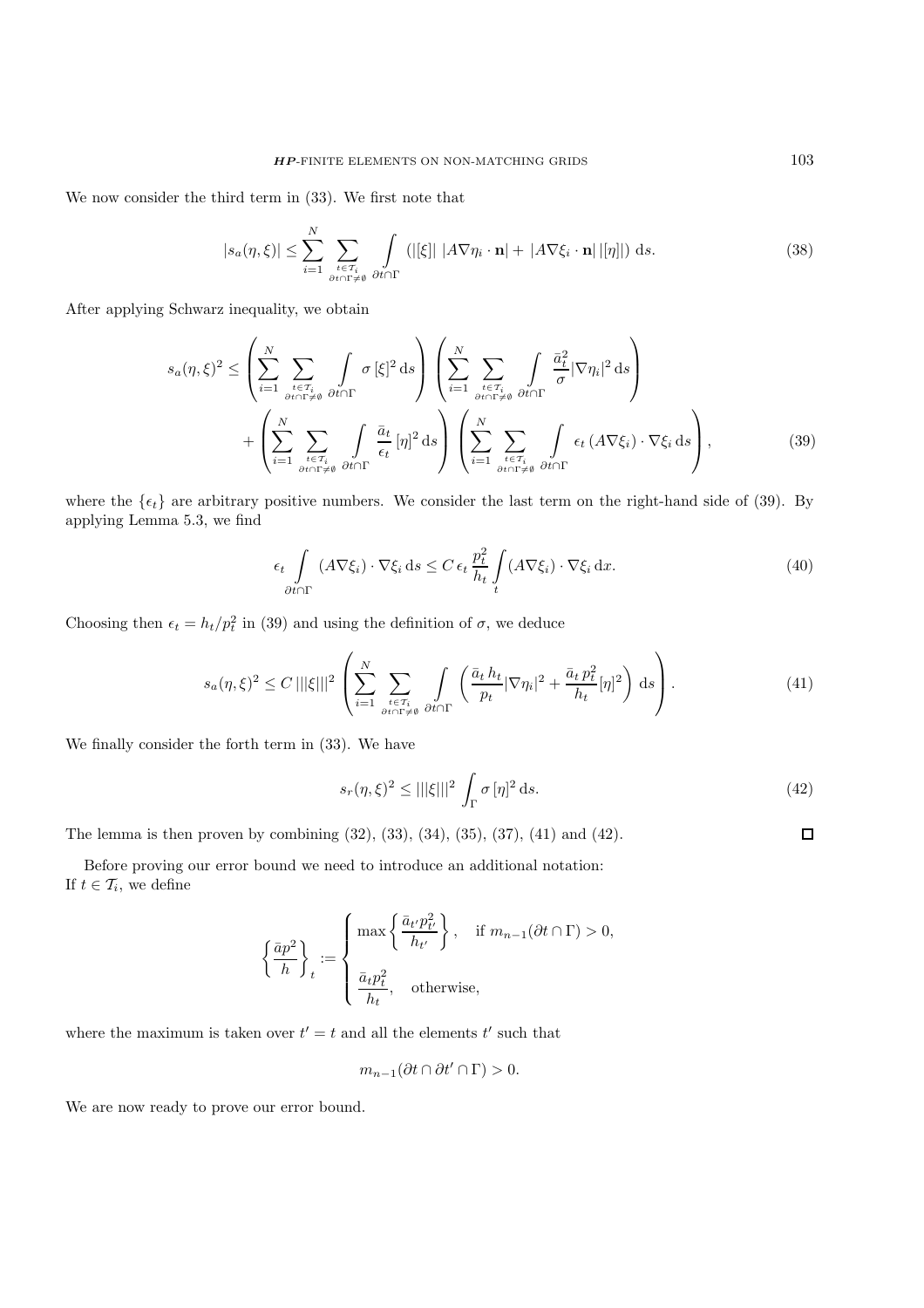**Theorem 5.1.** Let u and  $u_{\text{DG}}$  be the solutions of problem (1) and (8), and (18), respectively. If the hypotheses *of Theorem 4.1 hold, then there exists* C*, that only depends on the shape–regularity constants of the* {Ti}*, such that, if*  $u \in H^{k_i}(\Omega_i)$ *,*  $i = 1, \ldots, N$ *, then* 

$$
|||u - u_{\text{DG}}|||^{2} \leq C \sum_{i=1}^{N} \sum_{t \in \mathcal{T}_{i}} \left\{ \frac{\bar{a}p^{2}}{h} \right\}_{t} \frac{h_{t}^{2m_{i}-1}}{p_{i}^{2k_{i}-1}} ||u||_{k_{i};t}^{2} + C \sum_{i=1}^{N} \left( B_{i} \frac{h_{i}^{2m_{i}-1}}{p_{i}^{2k_{i}-1}} + C_{i} \frac{h_{i}^{2m_{i}}}{p_{i}^{2k_{i}}} \right) ||u||_{k_{i};\Omega_{i}}^{2}, \tag{43}
$$

*where*  $m_i := \min\{p_i + 1, k_i\}$ *, and, for*  $i = 1, ..., N$ *,* 

$$
B_i := \bar{b}_i \left( 1 + \|\delta\|_{\infty; \Omega_i} \bar{b}_i \frac{p_i}{h_i} \right),
$$
  

$$
C_i := \|\gamma + d + \delta^{-1}\|_{\infty; \Omega_i}.
$$

*Proof.* Using the triangle inequality, we have

$$
|||u - u_{\text{DG}}||| \le |||\eta||| + |||\xi|||.
$$

We employ Lemma 5.4 for the term in  $\xi$ , and then group and estimate the various contributions coming from the right-hand side of (30) and |||η||. Using Lemma 5.1, we easily obtain, for  $i = 1, \ldots, N$ ,

$$
\int_{\Omega_i} \left( (A\nabla \eta) \cdot \nabla \eta + (\gamma + d + \delta^{-1}) \eta^2 \right) dx \le C \sum_{t \in \mathcal{T}_i} \left( \frac{\bar{a}_t h_t^{2m_i - 2}}{p_i^{2k_i - 2}} ||u||_{k_i; t}^2 \right) + C ||\gamma + d + \delta^{-1}||_{\infty; \Omega_i} \frac{h_i^{2m_i}}{p_i^{2k_i}} ||u||_{k_i; \Omega_i}^2.
$$
\n(44)

We next consider the term

$$
\sum_{\substack{t \in \mathcal{T}_i \\ \overline{b}_t \neq 0}} \delta(t) \int_t \left(\hat{L}\eta\right)^2 dx \le 3 \sum_{\substack{t \in \mathcal{T}_i \\ \overline{b}_t \neq 0}} \delta(t) \int_t \left( (\nabla \cdot (A\nabla \eta))^2 + (\mathbf{b} \cdot \nabla \eta)^2 + c\eta^2 \right) dx
$$
\n
$$
\le C \sum_{\substack{t \in \mathcal{T}_i \\ \overline{b}_t \neq 0}} \delta(t) \left( \left( C_{\text{inv}} \frac{p_t^4}{h_t^2} \right) \bar{a}_t^2 \frac{h_t^{2m_i - 2}}{p_t^{2k_i - 2}} + \bar{b}_t^2 \frac{h_t^{2m_i - 2}}{p_t^{2k_i - 2}} + \bar{c}_t^2 \frac{h_t^{2m_i}}{p_t^{2k_i}} \right) \|u\|_{k_i; t}^2, \tag{45}
$$

where we have used Lemmas 4.1 and 5.1. We then consider the boundary term

$$
\sum_{i=1}^{N} \int_{\partial_{-}\Omega_{i} \cap \Gamma} |\mathbf{b} \cdot \mathbf{n}_{i}| |\eta|^{2} ds \leq 2 \sum_{i=1}^{N} \int_{\partial_{-}\Omega_{i} \cap \Gamma} |\mathbf{b} \cdot \mathbf{n}_{i}| (\eta_{i}^{2} + \eta_{-i}^{2}) ds
$$

$$
= 2 \sum_{i=1}^{N} \sum_{\substack{t \in T_{i} \\ \partial t \cap \Gamma \neq \emptyset}} \int_{\partial t \cap \Gamma} |\mathbf{b} \cdot \mathbf{n}_{i}| \eta_{i}^{2} ds,
$$
(46)

where we have used the property that the field **b** is continuous across the boundaries of the substructures; see condition (4). We then bound each local contribution using the trace estimates in Lemma 5.2 and Lemma 5.1. We obtain, for  $t \in \mathcal{T}_i$ ,

$$
\int_{\partial t \cap \Gamma} |\mathbf{b} \cdot \mathbf{n}_i| \, \eta_i^2 \, \mathrm{d}s \leq C \, \bar{b}_t \left( \|\eta\|_{0;t} \|\nabla \eta\|_{0;t} + h_t^{-1} \|\eta\|_{0;t}^2 \right) \leq C \, \bar{b}_t \frac{h_t^{2m_i - 1}}{p_t^{2k_i - 1}} \|u\|_{k_i;t}^2,
$$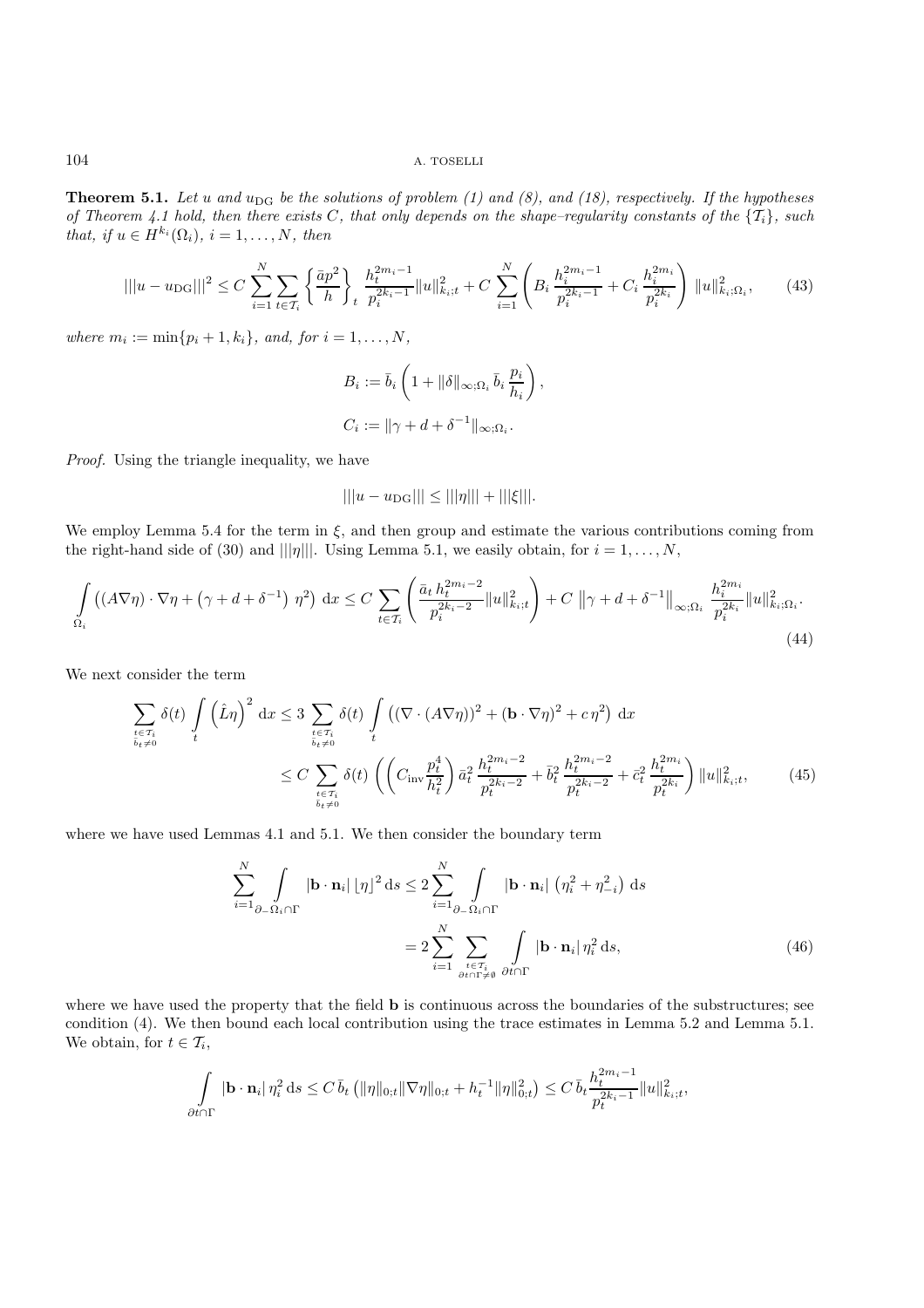and, from (46),

$$
\sum_{i=1}^{N} \int_{\partial_{-}\Omega_{i} \cap \Gamma} |\mathbf{b} \cdot \mathbf{n}_{i}| |\eta|^{2} ds \le C \sum_{i=1}^{N} \bar{b}_{i} \frac{h_{i}^{2m_{i}-1}}{p_{i}^{2k_{i}-1}} ||u||_{k_{i};\Omega_{i}}^{2}.
$$
\n(47)

We note that the terms

$$
\int_{\partial\Omega_N\cup\partial_+\Omega} |\mathbf{b}\cdot\mathbf{n}| \, u^2 \, \mathrm{d}s, \quad \text{and} \quad \sum_{i=1}^N \int_{\partial_+\Omega_i\cap\Gamma} |\mathbf{b}\cdot\mathbf{n}_i| \, \eta_i^2 \, \mathrm{d}s,
$$

can be bounded in a similar way.

Using Lemma 5.2 and Lemma 5.1, we also find

$$
\sum_{i=1}^{N} \sum_{\substack{t \in T_i \\ \partial t \cap \Gamma \neq \emptyset}} \int_{\partial t \cap \Gamma} \left( \frac{\bar{a}_t h_t}{p_t} |\nabla \eta_i|^2 + \frac{\bar{a}_t p_t^2}{h_t} [\eta]^2 \right) ds \le C \sum_{i=1}^{N} \sum_{\substack{t \in T_i \\ \partial t \cap \Gamma \neq \emptyset}} \left( \bar{a}_t \frac{h_t^{2m_i - 2}}{p_i^{2k_i - 2}} + \left\{ \frac{\bar{a}_p}{h} \right\}_t \frac{h_t^{2m_i - 1}}{p_i^{2k_i - 1}} \right) ||u||_{k_i; t}^2, \quad (48)
$$

and, using the same argument,

$$
\int_{\Gamma} \sigma[\eta]^2 \, ds \le C \sum_{i=1}^N \sum_{\substack{t \in \mathcal{T}_i \\ \partial t \cap \Gamma \ne \emptyset}} \left\{ \frac{\bar{a}p}{h} \right\}_t \frac{h_t^{2m_i - 1}}{p_i^{2k_i - 1}} \|u\|_{k_i; t}^2. \tag{49}
$$

The final estimate is proven by combining (44), (45), (47), (48) and (49).

 $\Box$ 

In the particular case where the local meshes are quasi-uniform, we obtain the simpler bound

$$
|||u - u_{\text{DG}}|||^{2} \leq C \sum_{i=1}^{N} \left( \left\{ \frac{\bar{a}p^{2}}{h} \right\}_{i} \frac{h_{i}^{2m_{i}-1}}{p_{i}^{2k_{i}-1}} + B_{i} \frac{h_{i}^{2m_{i}-1}}{p_{i}^{2k_{i}-1}} + C_{i} \frac{h_{i}^{2m_{i}}}{p_{i}^{2k_{i}}} \right) ||u||_{k_{i};\Omega_{i}}^{2}, \tag{50}
$$

where, for  $i = 1, \ldots, N$ ,

$$
\left\{\frac{\bar{a}p^2}{h}\right\}_i := \max_{j \in \mathcal{I}_i} \left\{\frac{\bar{a}_j p_j^2}{h_j}\right\}.
$$

Finally, if

$$
\frac{\left(\bar{a}_{t'}p_{t'}^2\right)/h_{t'}}{\left(\bar{a}_{t}p_{t}^2\right)/h_{t}} < \zeta,
$$

for every couple of elements  $(t, t')$  such that

$$
m_{n-1}(\partial t \cap \partial t' \cap \Gamma) > 0,
$$

we can write

$$
|||u - u_{\text{DG}}|||^{2} \leq C \sum_{i=1}^{N} \left( \bar{a}_{i} \frac{h_{i}^{2m_{i}-2}}{p_{i}^{2k_{i}-3}} + B_{i} \frac{h_{i}^{2m_{i}-1}}{p_{i}^{2k_{i}-1}} + C_{i} \frac{h_{i}^{2m_{i}}}{p_{i}^{2k_{i}}} \right) ||u||_{k_{i};\Omega_{i}}^{2}, \tag{51}
$$

with a constant  $C$  that depends on  $\zeta.$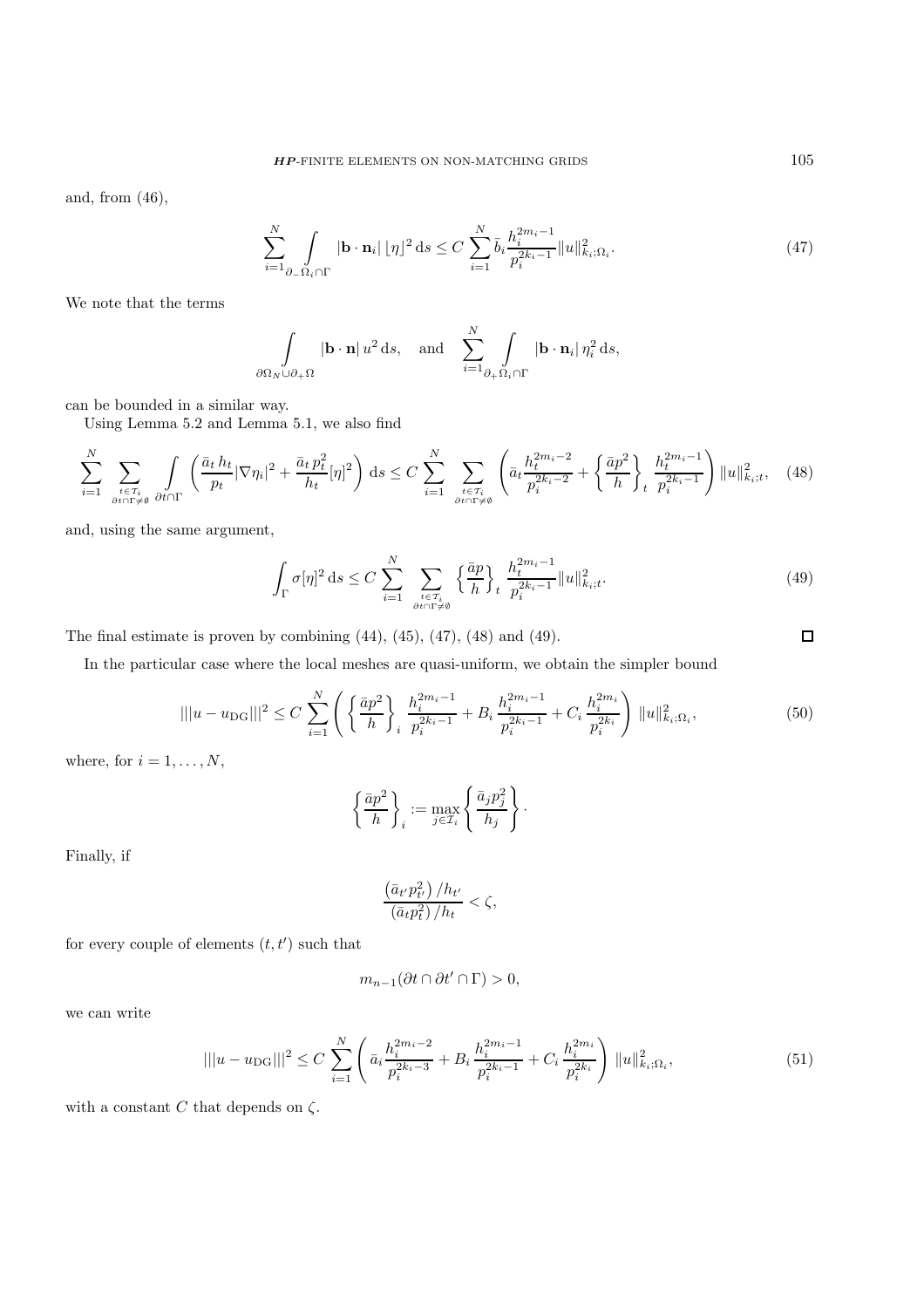#### $106$   $\,$  A. TOSELLI

## 6. The case of a general diffusion matrix *A*

In this section, we briefly discuss the modifications of our method for the case of a matrix A that is not constant on each element. The first modification has already been proposed in [17], and is necessary since Lemma 4.1 does not hold for a general A:

On an element  $t \,\subset \mathcal{T}_i$ , the operator  $\hat{L}$  employed in the stabilized bilinear form (11) and right-hand side (12) is now defined as

$$
\hat{L}u := -\nabla \cdot (P_t(A \nabla u)) + \mathbf{b} \cdot \nabla u + cu,
$$

where  $P_t: L^2(t)^n \longrightarrow \mathbb{P}_{p_i}(t)^n$  is the  $L^2$ -orthogonal projection onto  $\mathbb{P}_{p_i}(t)^n$  (see [17], Sect. 3).

We then need to modify the bilinear form  $s_a(\cdot, \cdot)$ . Indeed, inequality (40), derived from Lemma 5.3, is not valid in general. We define this bilinear form in terms of local contributions and change the definition of the bracket operator  $\langle \cdot \rangle$ :

$$
s_a(u,v) := \frac{1}{2} \sum_{E_{ij} \in \mathcal{E}_H} \sum_{\substack{t \in \mathcal{T}_i \\ t' \in \mathcal{T}_j}} \int_{\partial t \cap \partial t'} ([u] \langle A \nabla v \cdot \mathbf{n} \rangle - \langle A \nabla u \cdot \mathbf{n} \rangle [v]) ds,
$$

where

$$
\langle A \nabla v \cdot \mathbf{n} \rangle_{\vert_{\partial t \cap \partial t'}} := \frac{1}{2} \left( P_t \left( A_i \nabla v_i \right) \cdot \mathbf{n} + P_{t'} \left( A_j \nabla v_j \right) \cdot \mathbf{n} \right).
$$

It is easy to prove that, with these modifications, a similar error bound as that proven in the previous section still holds; see, in particular, the proof of [17] (Th. 9).

As already mentioned, these modifications do not appear to be necessary in the numerical tests considered in the next section. In addition, a modification of the bilinear form  $s_a(\cdot, \cdot)$  does not appear to be needed either for the original DG method (see [16], Ex. 2).

## 7. Numerical results

In this section, we present some numerical results for the case of piecewise linear FE spaces  $(p = 1)$  in two dimensions, and leave the case of higher-order elements and three dimensional problems for a future work. We are primarily interested in estimating the convergence rates for different types of problems, the performance of our algorithm for different kinds of partitions into subdomains, and its robustness with respect to the penalization parameter  $\sigma_0$  (see (16)). We will consider the error in the  $|||\cdot|||$ - and  $L^2$ -norm. For second order problems, we employ the modified energy norm norm

$$
||u||_{DG} := |||u|||
$$
, with  $\sigma = 0$ ,

which is independent of the penalization parameter  $\sigma$ .

For the stabilization function  $\delta(t)$ , we have followed [18]. For every element t, let the local Peclet number be

$$
Pe_t := \frac{h_t \,\bar{b}_t}{2 \bar{a}_t}, \quad \text{ for } \bar{a}_t > 0,
$$

and

$$
\delta(t) := \begin{cases} \frac{\tau h_t}{2 \bar{b}_t}, & \text{if } \bar{a}_t = 0 \text{ or } Pe_t \ge 1, \\ \frac{\tau h_t^2}{4 \bar{a}_t}, & \text{if } Pe_t < 1. \end{cases}
$$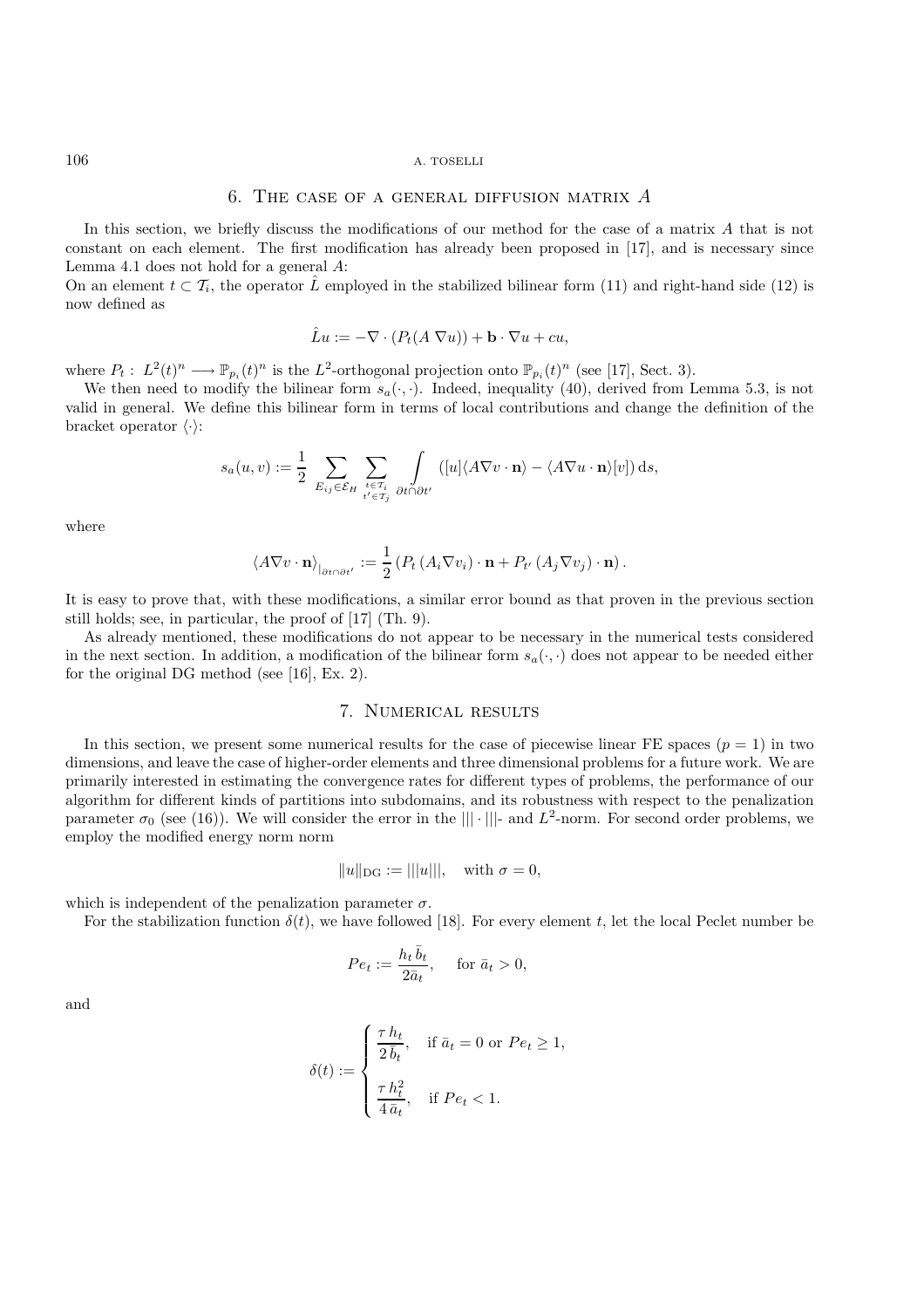

FIGURE 1. A conforming partition, with  $m = 4$ , and a discretization with  $n_1 = 4$  and  $n_2 = 3$ .

This definition can be generalized to the case  $p > 1$ ; see, *e.g.*, [17]. In our experiments, we have considered the value  $\tau = 0.7$ .

#### 7.1. **Problems and partitions**

We consider problem (1) and  $\Omega = (0, 1)^2$ . We test two types of partitions:

- **Partition I:** It is geometrically conforming and consists of  $m \times m$  square substructures of equal size, with  $m > 1$ . For a fixed m, we consider a checkerboard distribution for the local triangulations, consisting of two kinds of uniform triangular meshes. Let  $n_1$  and  $n_2$  be the corresponding numbers of steps and  $h_1$  and  $h_2$  their mesh–sizes. Figure 1 shows an example of this checkerboard–type discretization for  $m = 4$ .
- **Partition II:** It is geometrically non-conforming and consists of  $m \times m$  equal square blocks. A block is made of five non-conforming subdomains and is shown in Figure 2, left, together with a possible triangulation. The four rectangular substructures in a block have the same mesh consisting of  $2 \times n_1 \times n_2$  triangles. The triangulation of the inner square consists of  $2 \times n_3 \times n_3$  elements. Figure 2, right, shows a partition for the case  $m = 2$  (four blocks and twenty subdomains). The number of subdomains is thus five times the number of blocks.

## 7.2. **Hyperbolic problem with analytic solution**

We consider problem (1), with

$$
A = 0, \quad c = 1 + 8xy^{2},
$$
  

$$
\mathbf{b} = (2 - (2y - 1)^{2}, 3 - 2x),
$$
 (52)

the exact solution

$$
u(x,y) = 1 + \sin(\pi x y^2),
$$

and the source term  $f$  chosen consistently (see [16], Sect. 6.1).

Figure 3 shows the DG- and the  $L^2$ -norms of the error, *versus* the mesh-size h, for two geometrically conforming partitions (four and sixteen subdomains), on the left, and for two non-conforming ones (five and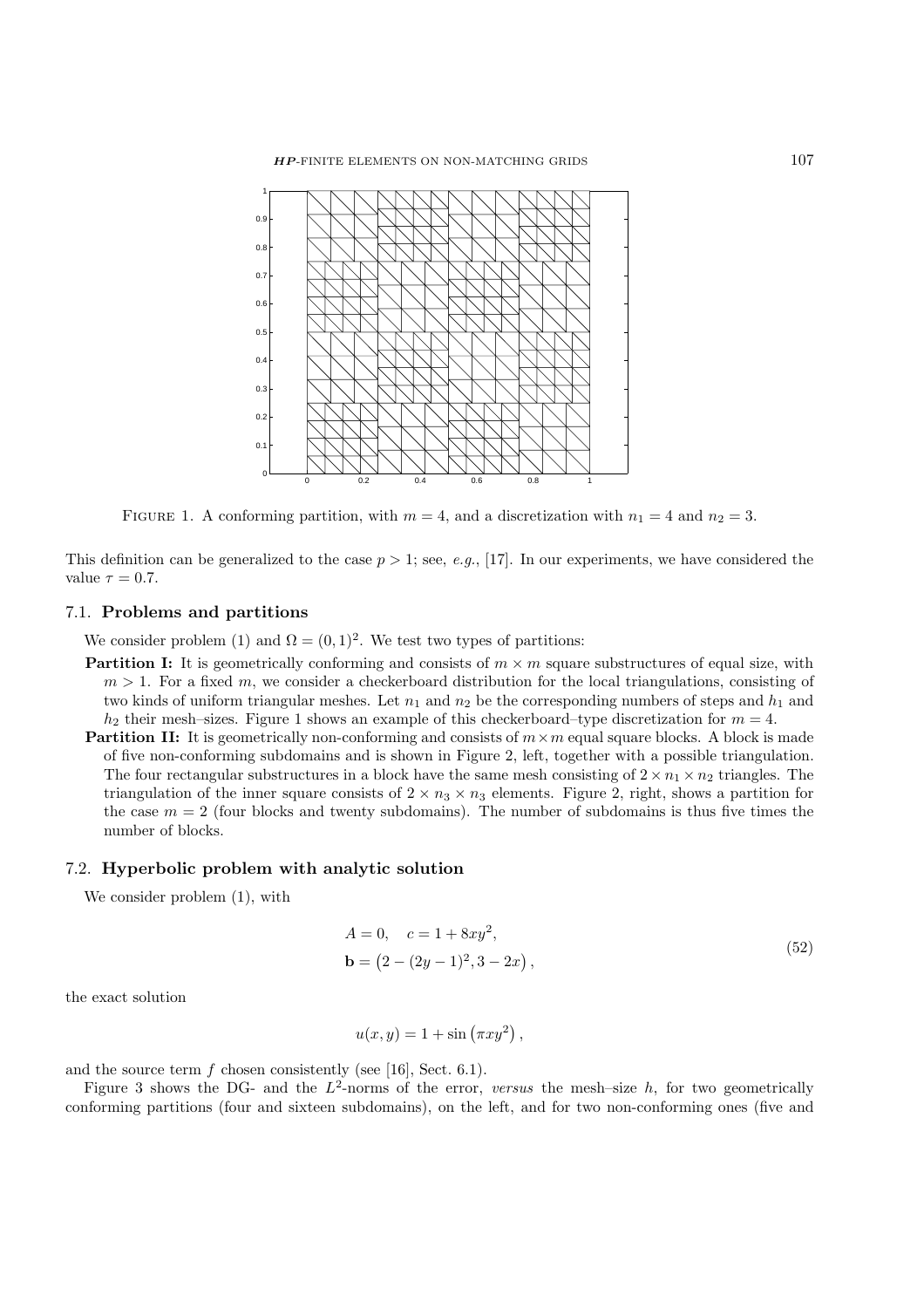

FIGURE 2. Left: a block consisting of five subdomains, employed for building a non-conforming partition  $(n_1 = 9, n_2 = 5, n_3 = 7)$ . Right: a non-conforming partition consisting of four blocks  $(n_1 = 9, n_2 = 5, n_3 = 7).$ 



Figure 3. Hyperbolic problem: error in the DG- and L<sup>2</sup>-norm *versus* the mesh–size. Conforming partitions with  $m = 2$  and  $m = 4$ , and initial meshes with  $n_1 = 2$  and  $n_2 = 3$  (left), and non-conforming partitions with  $m = 1$  and  $m = 2$ , and initial meshes with  $n_1 = 4$ ,  $n_2 = 2$ , and  $n_3 = 3$  (right).

twenty subdomains), on the right. Table 1 shows the slope calculated by least–square linear fitting of the curves in Figure 3. Our results suggest that the error  $||u - u_{\text{DG}}||$  converges to zero at the optimal rate  $O(h^{3/2})$  as h tends to zero, in agreement with Theorem 5.1. In addition, our method also exhibits an optimal convergence rate  $O(h^2)$  for  $||u - u_{\text{DG}}||_0$  for linear finite elements, as is the case of the original DG method in [16]. We note that the error appears to be independent of the partition into subdomains considered, and, in particular, that no deterioration of the solution is observed for geometrically non-conforming partitions.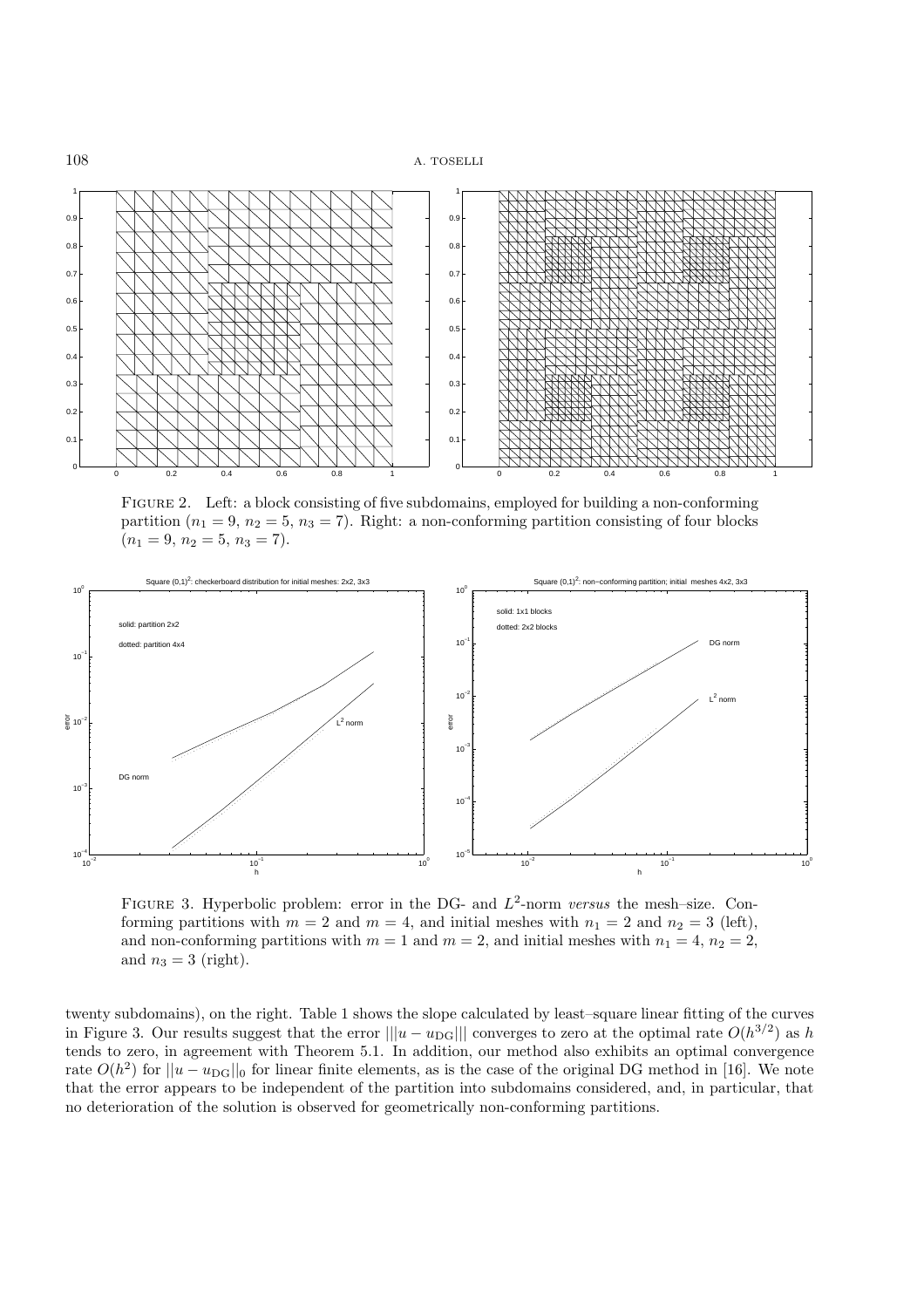| TABLE 1. Hyperbolic problem: calculated slope by least-square linear fitting of the plots in Figure 3. |  |  |  |  |  |  |
|--------------------------------------------------------------------------------------------------------|--|--|--|--|--|--|
|                                                                                                        |  |  |  |  |  |  |
|                                                                                                        |  |  |  |  |  |  |
|                                                                                                        |  |  |  |  |  |  |

|                         | DG-norm $L^2$ -norm |      |
|-------------------------|---------------------|------|
| Part. I $(2 \times 2)$  | 1.57                | 2.08 |
| Part. I $(4 \times 4)$  | 1.59                | 2.04 |
| Part. II $(1 \times 1)$ | 1.56                | 2.04 |
| Part. II $(2 \times 2)$ | 1.58                | 2.04 |

TABLE 2. Hyperbolic problem with  $x_0 = \pi/6$ : calculated slope by least–square linear fitting of the convergence plots in Figure 4.

|                         | DG-norm $L^2$ -norm |      |
|-------------------------|---------------------|------|
| Part. I $(2 \times 2)$  | 1.13                | 1.36 |
| Part. I $(4 \times 4)$  | 1.13                | 1.46 |
| Part. II $(1 \times 1)$ | 1.20                | 1.22 |
| Part. II $(2 \times 2)$ | 1.16                | 1.04 |

#### 7.3. **Hyperbolic problem with non-smooth solution**

We now consider the same hyperbolic problem as before, given by the coefficients (52), but with the exact solution given by

$$
u(x,y) = \begin{cases} \cos\left(\frac{\pi}{2}(2y-1)\right), & x \le x_0, \\ \cos\left(\frac{\pi}{2}(2y-1)\right) + (2(x-x_0))^{\alpha}, & x > x_0, \end{cases}
$$

with  $x_0 \in (0,1)$  (see [16], Sect. 6.1). It can be shown that u belongs to  $H^{\alpha+1/2}(\Omega)$ , for  $\alpha > 0$ , but does not belong to  $H^{\alpha+1/2+\epsilon}(\Omega)$ , for any  $\epsilon > 0$  (see [16]). We choose  $\alpha = 1$ .

Our first set of results are for  $x_0 = \pi/6 \sim 0.523$  and the same partitions as in the previous example. We note that the line  $x = x_0$  cuts through the elements and the solution only belongs to  $H^{3/2}(\Omega_i)$ , for each subdomain  $\Omega_i$ . Figure 4 shows the DG- and the L<sup>2</sup>-norms of the error *versus* the mesh–size h, and Table 2 the corresponding slopes calculated by least–square linear fitting. Our results are consistent with the predicted asymptotic behavior for the error  $||u - u_{\text{DG}}|| \cdot |O(h)$  as h tends to zero and are in agreement with Theorem 5.1. Concerning the error  $||u - u_{\text{DG}}||_0$ , the curves in Figure 4 exhibit a more oscillating behavior and do not allow us to deduce an optimal rate of convergence  $O(h^{3/2})$ . However, also in this case, the error  $||u - u_{\text{DG}}||$  appears to be independent of the particular partition into subdomains considered.

Our second set of examples are for  $x_0 = 1/2$ . We consider Partition I with  $m = 2, 4$  (four and sixteen subdomains), and Partition II with  $m = 2$  (twenty subdomains). In this case, the line  $x = x_0$  does not cut through the subdomains and u is analytic on each subdomain. Figure 5 shows the DG- and the  $L^2$ -norms of the error, *versus* the mesh–size h and Table 3 the slope calculated by least–square linear fitting of the corresponding curves. Here, the optimal rate of convergence  $O(h^{3/2})$  for  $||u - u_{\text{DG}}||$  and  $O(h^2)$  for  $||u - u_{\text{DG}}||_0$  is found, in agreement with Theorem 5.1. Also in this case, the errors appear to be independent of the particular partition considered.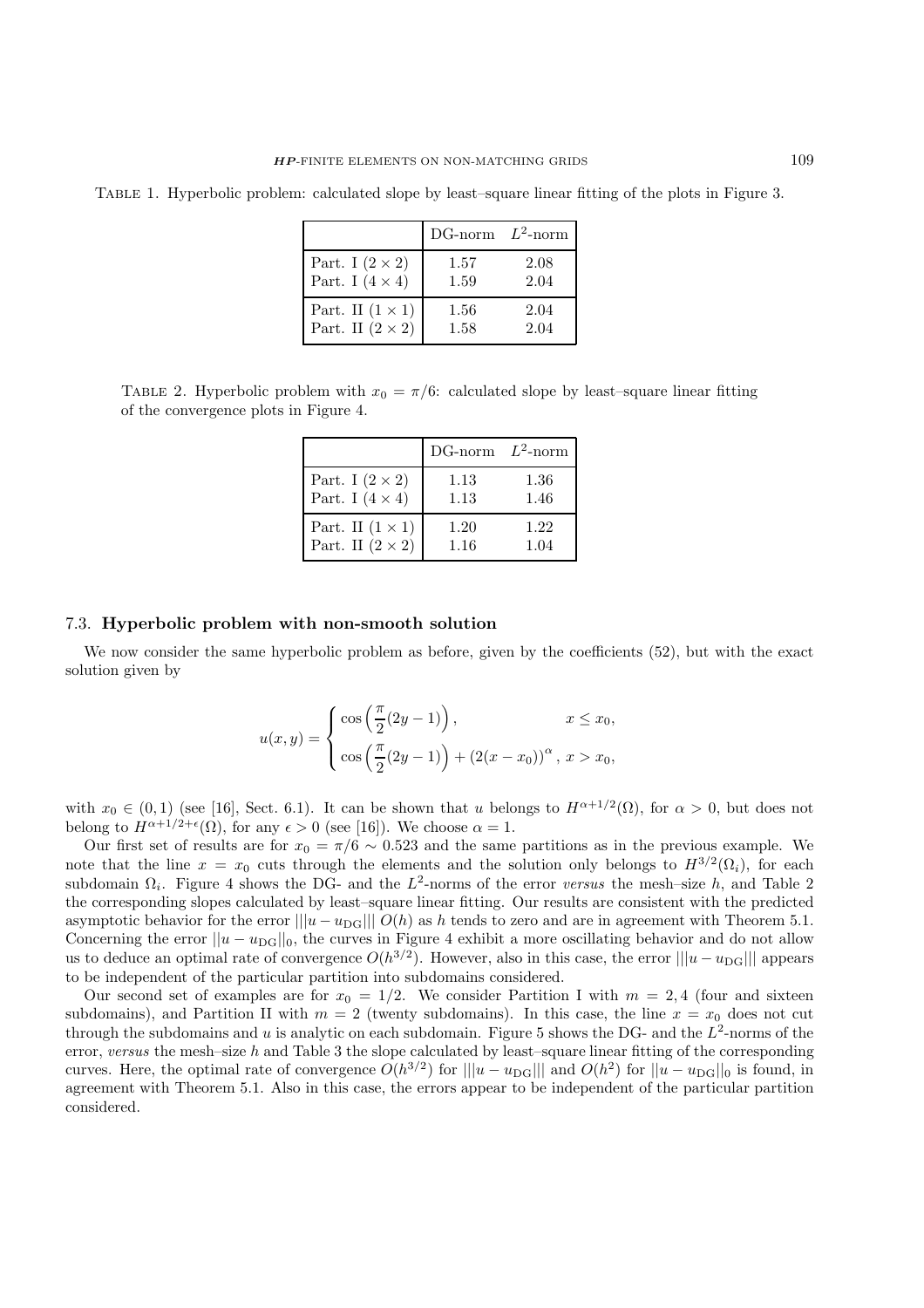

FIGURE 4. Hyperbolic problem with  $x_0 = \pi/6$ : error in the DG- and  $L^2$ -norm *versus* the mesh–size. Conforming partitions with  $m = 2$  and  $m = 4$ , and initial meshes with  $n_1 = 2$  and  $n_2 = 3$  (left), and non-conforming partitions with  $m = 1$  and  $m = 2$ , and initial meshes with  $n_1 = 4$ ,  $n_2 = 2$ , and  $n_3 = 3$  (right).



FIGURE 5. Hyperbolic problem with  $x_0 = 1/2$ : error in the DG- and  $L^2$ -norm *versus* the mesh–size. Conforming partitions with  $m = 2$  and  $m = 4$ , and initial meshes with  $n_1 = 2$  and  $n_2 = 3$  (left), and non-conforming partition with  $m = 2$ , and initial mesh with  $n_1 = 4$ ,  $n_2 = 2$ , and  $n_3 = 3$  (right).

# 7.4. **Poisson problem**

We consider problem (1) with

$$
A = \begin{pmatrix} 1 + \sin(\pi x) & 0 \\ 0 & 3 - x \end{pmatrix},
$$
  

$$
\mathbf{b} = 0, \quad c = 1 + 8xy^2,
$$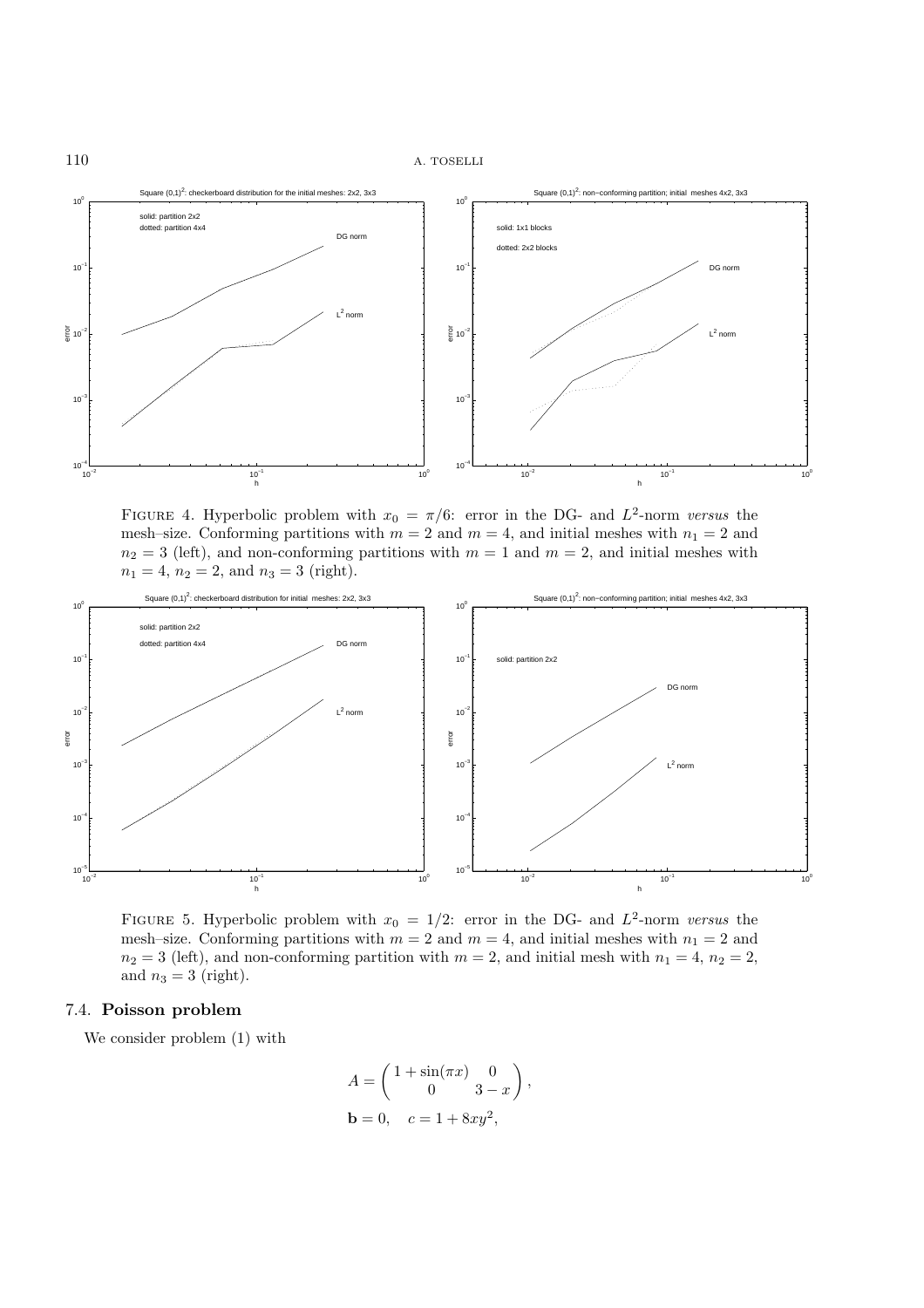TABLE 3. Hyperbolic problem with  $x_0 = 1/2$ : calculated slope by least–square linear fitting of the convergence plots in Figure 5.

|                                                  | DG-norm $L^2$ -norm |              |
|--------------------------------------------------|---------------------|--------------|
| Part. I $(2 \times 2)$<br>Part. I $(4 \times 4)$ | 1.57<br>1.59        | 2.06<br>2.04 |
| Part. II $(2 \times 2)$                          | 1.58                | 1.96         |



Figure 6. Elliptic problem: error in the DG- and L<sup>2</sup>-norm *versus* the mesh–size. Conforming partitions with  $m = 2$  (left) and  $m = 4$  (right), and initial meshes with  $n_1 = 2$  and  $n_2 = 3$ , for  $\sigma_0 = 1$  and  $\sigma_0 = 0$ .

the exact solution

$$
u(x,y) = 1 + \sin(\pi x y^2),
$$

and the source term f chosen consistently. We consider both cases with penalization ( $\sigma_0 = \sigma_1 = 1$ ) and and without  $(\sigma_0 = \sigma_2 = 0)$ ; see (16).

Figure 6 shows the DG- and the  $L^2$ -norms of the error *versus* the mesh-size h, for two geometrically conforming partitions (four subdomains, on the left, sixteen, on the right). Figure 7 shows the convergence curves for two non-conforming partitions (five subdomains, on the left, twenty, on the right). In Table 4, we report the slope calculated by least–square linear fitting of the curves in Figures 6 and 7. Also in the elliptic case, our results suggest that the error  $||u - u_{\text{DG}}||_{\text{DG}}$  converges to zero at an optimal rate  $O(h)$  as h tends to zero, in agreement with Theorem 5.1. Our results are also consistent with an optimal convergence rate  $O(h^2)$  for  $||u - u_{\text{DG}}||_0$  for linear finite elements. These remarks are valid both for  $\sigma_0 = 0$  and  $\sigma_0 = 1$ .

We also note that no appreciable degradation in the error  $||u - u_{\text{DG}}||_{\text{DG}}$  is observed if no penalization term is employed ( $\sigma_0 = 0$ ). A slight degradation is observed in  $||u - u_{\text{DG}}||_0$ . Our method appears to be robust with respect to the choice of the penalization parameter  $\sigma_0$ , at least for the test cases considered here.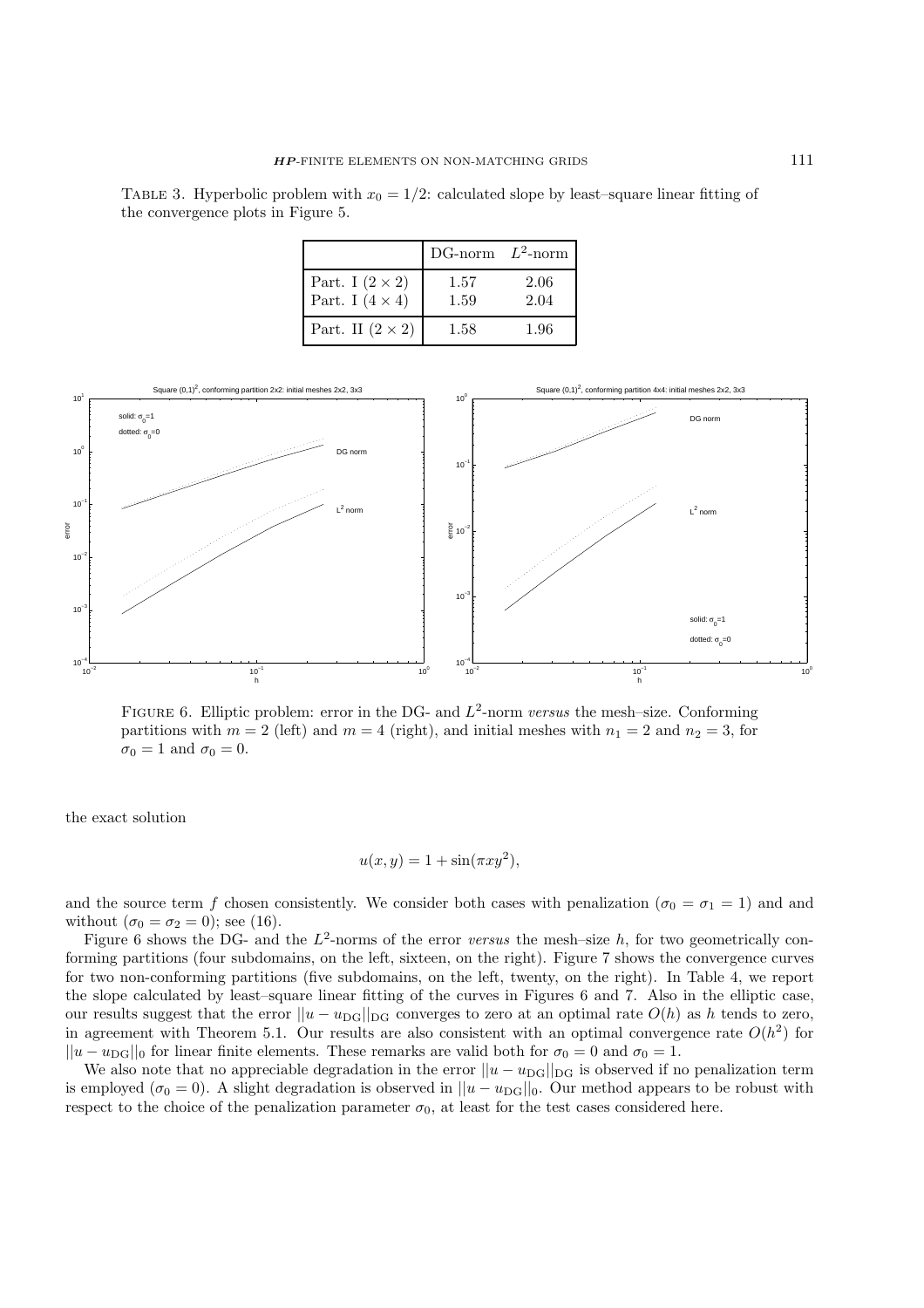

FIGURE 7. Elliptic problem: error in the DG- and  $L^2$ -norm *versus* the mesh-size. Nonconforming partitions with  $m = 1$  (left) and  $m = 2$  (right), and initial meshes with  $n_1 = 4$ ,  $n_2 = 3$ ,  $n_3 = 3$ , for  $\sigma_0 = 1$  and  $\sigma_0 = 0$ .

Table 4. Elliptic problem: calculated slope by least–square linear fitting of the convergence plots in Figures 6 and 7.

|                         |      |      | DG-norm $(\sigma_1)$ $L^2$ -norm $(\sigma_1)$ DG-norm $(\sigma_2)$ $L^2$ -norm $(\sigma_2)$ |      |
|-------------------------|------|------|---------------------------------------------------------------------------------------------|------|
| Part. I $(2 \times 2)$  | 1.01 | 1.74 | 1.09                                                                                        | 1.70 |
| Part. I $(4 \times 4)$  | 0.93 | 1.78 | 0.99                                                                                        | 1.73 |
| Part. II $(1 \times 1)$ | 1.02 | 1.85 | 1.08                                                                                        | 1.89 |
| Part. II $(2 \times 2)$ | 0.92 | 1.87 | 0.95                                                                                        | 1.83 |

# 7.5. **Coupled hyperbolic and singularly–perturbed elliptic problems**

We now consider a more complicated problem. We choose

$$
A = \begin{cases} \begin{pmatrix} \epsilon & 0 \\ 0 & \epsilon \end{pmatrix}, r \le 1/4, \\ 0, \qquad \text{otherwise}, \end{cases}
$$

where  $r^2 = (x - 1/2)^2 + (y - 1/2)^2$  and  $\epsilon \ge 0$ ,  $\mathbf{b} = (2y^2 - 4x + 1, 1 + y)$ ,  $c = f = 0$ . The streamlines of **b** enter the domain from the three sides  $x = 0$ ,  $x = 1$ , and  $y = 0$ , and, along these lines, we prescribe the solution

$$
u(x,y) = \begin{cases} 0, & x = 0, \ 1/2 < y \le 1, \\ 1, & x = 0, \ 0 \le y \le 1/2, \\ 1, & 0 \le x \le 3/4, \ y = 0, \\ 0, & 3/4 < x \le 1, \ y = 0, \\ \sin^2(\pi y), \ x = 1, \ 0 \le y \le 1. \end{cases}
$$

We have chosen  $\sigma_0 = 1$ .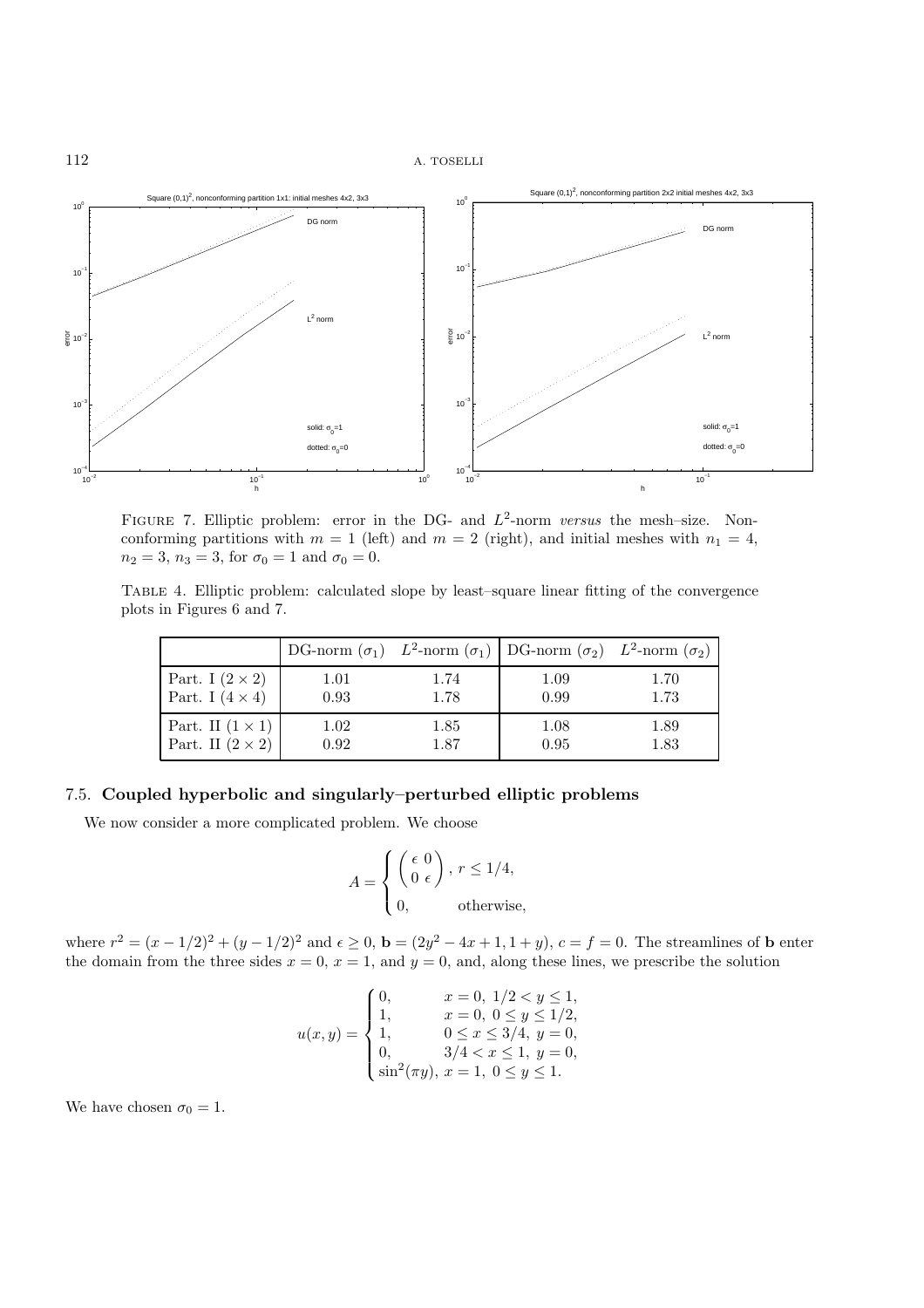

FIGURE 8. Coupled hyperbolic-elliptic problem with  $\epsilon = 0.1$ : conforming partition ( $m = 5, 25$ ) subdomains) with  $n_1 = 16$ ,  $n_2 = 24$ ,  $2 \times 10$ , 240 elements (left) and non-conforming partition  $(m = 2, 20 \text{ subdomains})$  with  $n_1 = 40$ ,  $n_2 = 24$ ,  $n_3 = 16$ ,  $2 \times 16$ , 384 elements (right).



FIGURE 9. Coupled hyperbolic–elliptic problem with  $\epsilon = 0.01$ : conforming partition ( $m = 5$ , 25 subdomains) with  $n_1 = 16$ ,  $n_2 = 24$ ,  $2 \times 10$ , 240 elements (left) and non-conforming partition  $(m = 2, 20 \text{ subdomains})$  with  $n_1 = 40$ ,  $n_2 = 24$ ,  $n_3 = 16$ ,  $2 \times 16$ , 384 elements (right).

This test problem is the same as that considered in [17] (Sect. 5.2). We note that, for  $\epsilon > 0$ , the problem is elliptic in the circular region  $r < 1/4$  and hyperbolic in the remaining of  $\Omega$ . We consider a geometrically conforming partition (I), consisting of  $5 \times 5$  subdomains and meshes given by  $n_1 = 16$ ,  $n_2 = 24$  ( $2 \times 10$ , 240) elements) and a non-conforming one, consisting of  $2 \times 2$  blocks (20 subdomains) with meshes given by  $n_1 = 40$ ,  $n_2 = 24$ ,  $n_3 = 16$   $(2 \times 16, 384$  elements).

In Figures 8, 9, and 10, we show the contour plots of the solution u for  $\epsilon = 0.1$ ,  $\epsilon = 0.01$ ,  $\epsilon = 0$ , respectively, for the two partitions. As pointed out in [17], for  $\epsilon = 0.1$  and  $\epsilon = 0.01$ , the boundary data is advected into the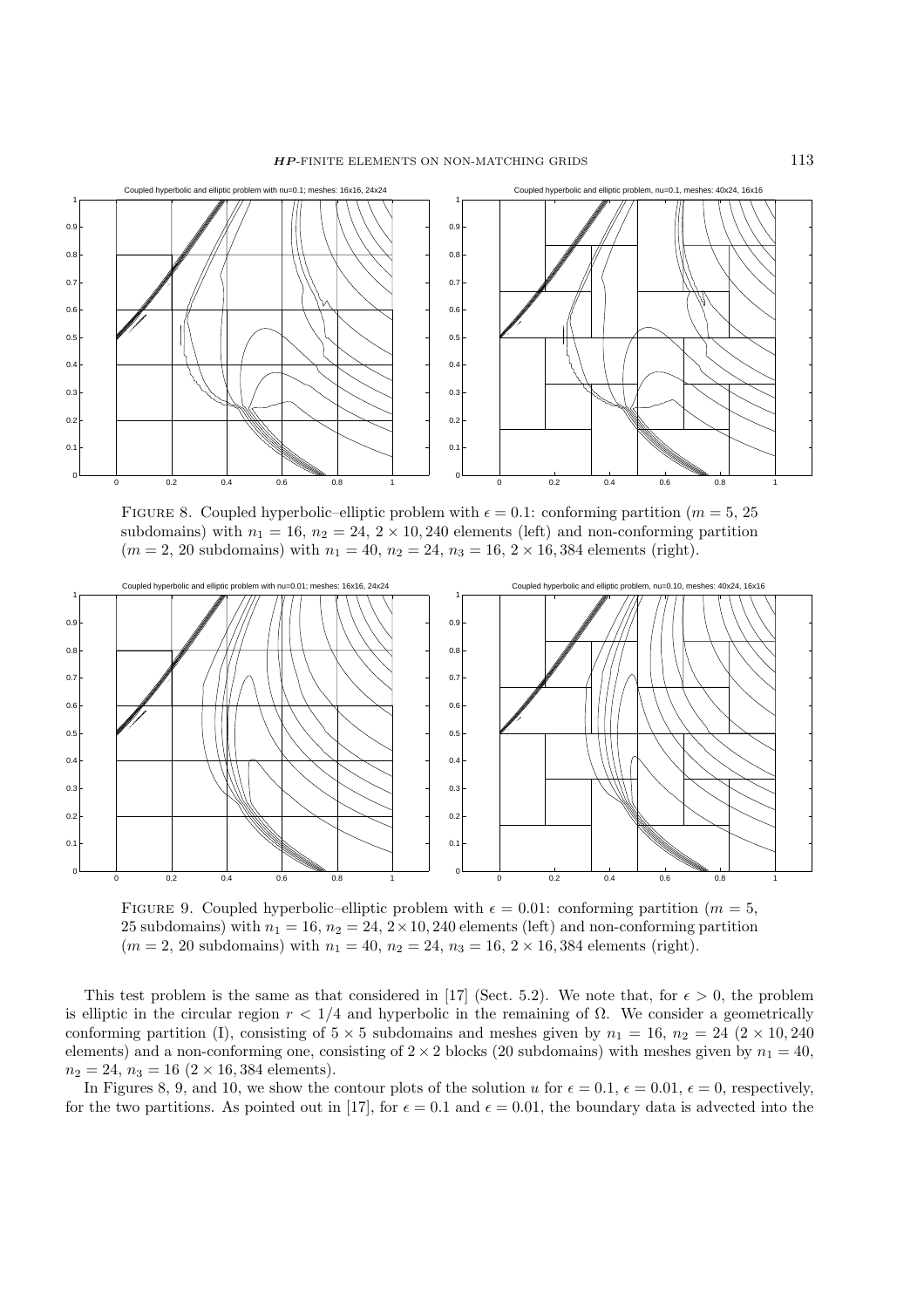

FIGURE 10. Hyperbolic problem ( $\epsilon = 0$ ): conforming partition ( $m = 5, 25$  subdomains) with  $n_1 = 16$ ,  $n_2 = 24$ ,  $2 \times 10$ , 240 elements (left) and non-conforming partition ( $m = 2$ , 20 subdomains) with  $n_1 = 40$ ,  $n_2 = 24$ ,  $n_3 = 16$ ,  $2 \times 16$ , 384 elements (right).

hyperbolic region, then diffused in the elliptic region, and finally advected to the outflow boundary. We note that there are two discontinuity lines, due to the discontinuous boundary datum. For  $\epsilon = 0.01$ , the diffusive effect is almost negligible. Our solutions appear to be in good agreement with those in [17], obtained with the SD method on a conforming triangulation, both for geometrically conforming and non-conforming partitions. In particular, we note that, for  $\epsilon = 0.1$  and  $\epsilon = 0.01$ , the subdomain boundaries separate both hyperbolic and singularly–perturbed elliptic regions and that the contour lines are continuous across the subdomains.

#### **REFERENCES**

- [1] Y. Achdou, The mortar element method for convection diffusion problems. C.R. Acad. Sci. Paris S´er. I Math. **321** (1995) 117–123.
- [2] Y. Achdou, C. Japhet, Y. Maday and F. Nataf, A new cement to glue non-conforming grids with Robin interface conditions: The finite volume case. Numer. Math. **92** (2002) 593–620.
- [3] T. Arbogast, L.C. Cowsar, M.F. Wheeler and I. Yotov, Mixed finite element methods on non-matching multiblock grids. SIAM J. Numer. Anal. **37** (2000) 1295–1315.
- [4] T. Arbogast and I. Yotov, A non-mortar mixed finite element method for elliptic problems on non-matching multiblock grids. Comput. Methods Appl. Mech. Engrg. **149** (1997) 255–265.
- [5] I. Babuška and M. Suri, The *hp* version of the finite element method with quasi-uniform meshes. RAIRO Modél. Math. Anal. Numér. **21** (1987) 199-238.
- [6] R. Becker and P. Hansbon, A finite element method for domain decomposition with non-matching grids. Technical Report *N*◦ 3613, INRIA, January 1999.
- [7] F. Ben Belgacem and Y. Maday, The mortar element method for three dimensional finite elements. RAIRO Modél. Math. Anal. Numér. **31** (1997) 289-302.
- [8] F. Ben Belgacem and Y. Maday, Coupling spectral and finite element for second order elliptic three dimensional equations. SIAM J. Numer. Anal. **31** (1999) 1234–1263.
- [9] A. Ben Abdallah, F. Ben Belgacem, Y. Maday and F. Rapetti, Mortaring the two-dimensional Nédélec finite element for the discretization of the Maxwell equations.  $M^2AS$  (submitted).
- [10] F. Ben Belgacem, The mortar element method with Lagrange multipliers. Numer. Math. **84** (1999) 173–197.
- [11] C. Bernardi, Y. Maday and A.T. Patera, A new non conforming approach to domain decomposition: The mortar element method, in Collège de France Seminar, H. Brezis and J.-L. Lions Eds., Pitman (1994).
- [12] K.S. Bey, A. Patra and J.T. Oden, *hp*-version discontinuous Galerkin methods for hyperbolic conservation laws: A parallel adaptive strategy. Internat. J. Numer. Methods Engrg. **38** (1995) 3889–3908.